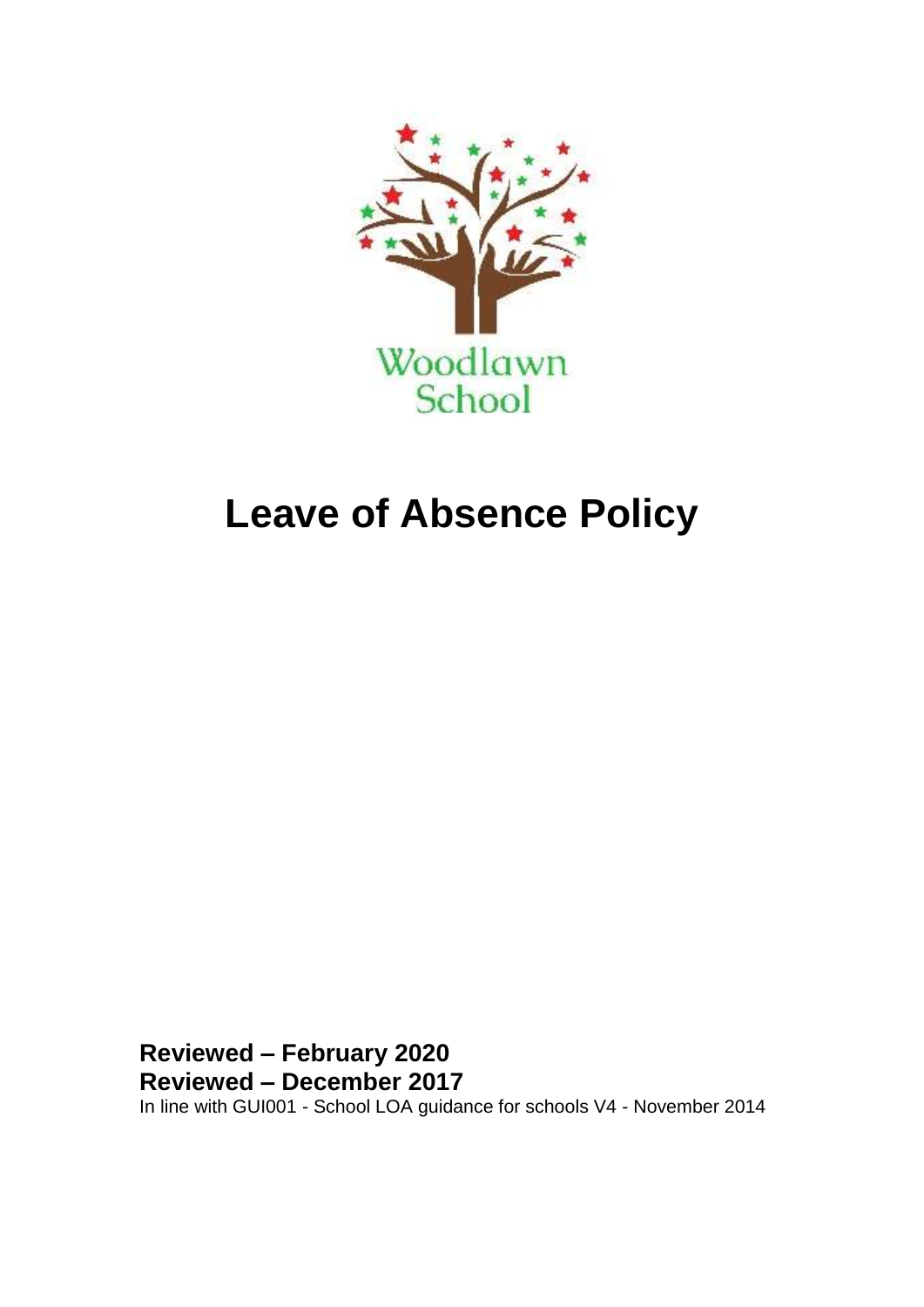#### **Introduction**

The Governing Body of Woodlawn School recognises that there are many reasons why employees might require leave of absence away from work to ensure an appropriate work-life balance.

This policy has therefore been produced to accompany our work life balance policy statement and associated documentation and reaffirm our commitment of

"…supporting, encouraging and enabling all employees to maintain a healthy balance between their work and other interests and responsibilities in their life."

The timing and amount of leave required or wanted will vary with the event, the employee's personal circumstances and the degree of flexibility the employee already has in their current working arrangements.

It may well be that the options available within this policy may not be appropriate and in such circumstances employees, as part of our commitment to work life balance, are directed to alternative school based policies such as:

- **Flexible working policy & procedure**
- **Procedures relating to maternity/paternity and adoption leave**
- **Procedure for applying for a career break**
- **Procedures for implementing rarely cover and other statutory regulations** relating to workload levels of employees within school.

#### **Scope**

This policy has been developed for employees of the school who, in accordance with the Employment Rights Act 1996 and the Employment Act 2002, work under a contract of employment.

The following options relating to leave of absence have been determined by the Governing Body, taking account of statutory entitlements, national terms and conditions of employment, as well as local agreements made from time to time with recognised trade union/professional associations.

Where leave is at the discretion of the Governing Body we have determined that this is delegated to the Headteacher to implement, as set out in the accompanying procedure, as part of their day-to-day management responsibilities of the school. Where a decision is reached in such circumstances the applicant does not have a right of appeal against the decision reached.

Any decisions made will be in line with our commitment to work life balance and taken without regard to a person's race, age, disability, gender, sexual orientation, religion, belief or position within the school. This will be assured through adherence to the Equality Impact Assessment accompanying this policy and via an annual report to Governors assessing the impact of this policy upon employees.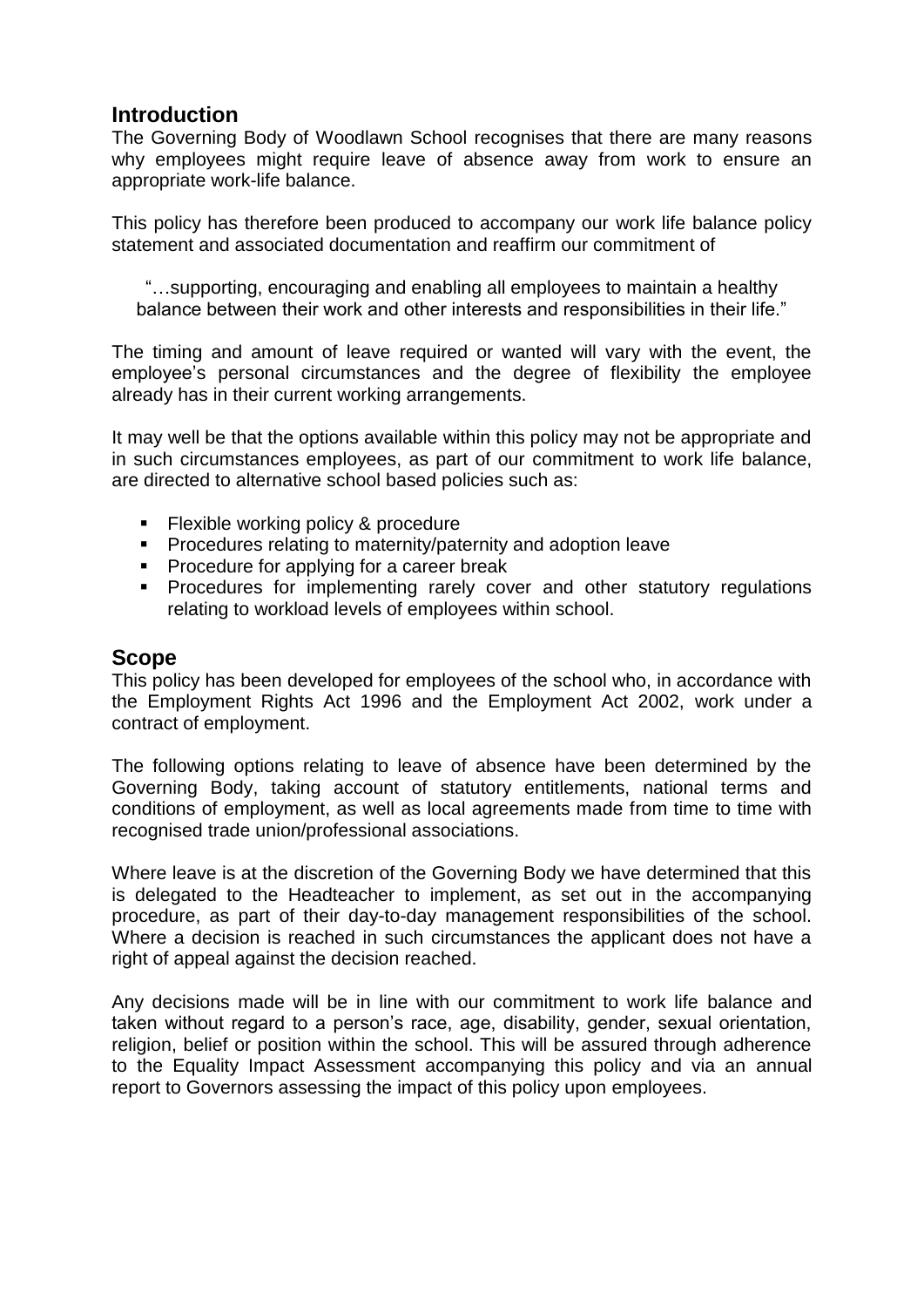#### **Making / recording requests**

Requests for time off should be made initially to the Headteacher on the generic leave of absence request form. Where this is the case reference will be made to the relevant procedure for requesting such leave of absence.

It is the responsibility of the Headteacher to record all requests for leave of absence under this policy to ensure consistency of approach and ensure data is available for an annual report to governors on the effectiveness of the policy.

Where there is a limitation on the amount of paid/unpaid leave stipulated in the enclosed school policy this will be per annual leave year.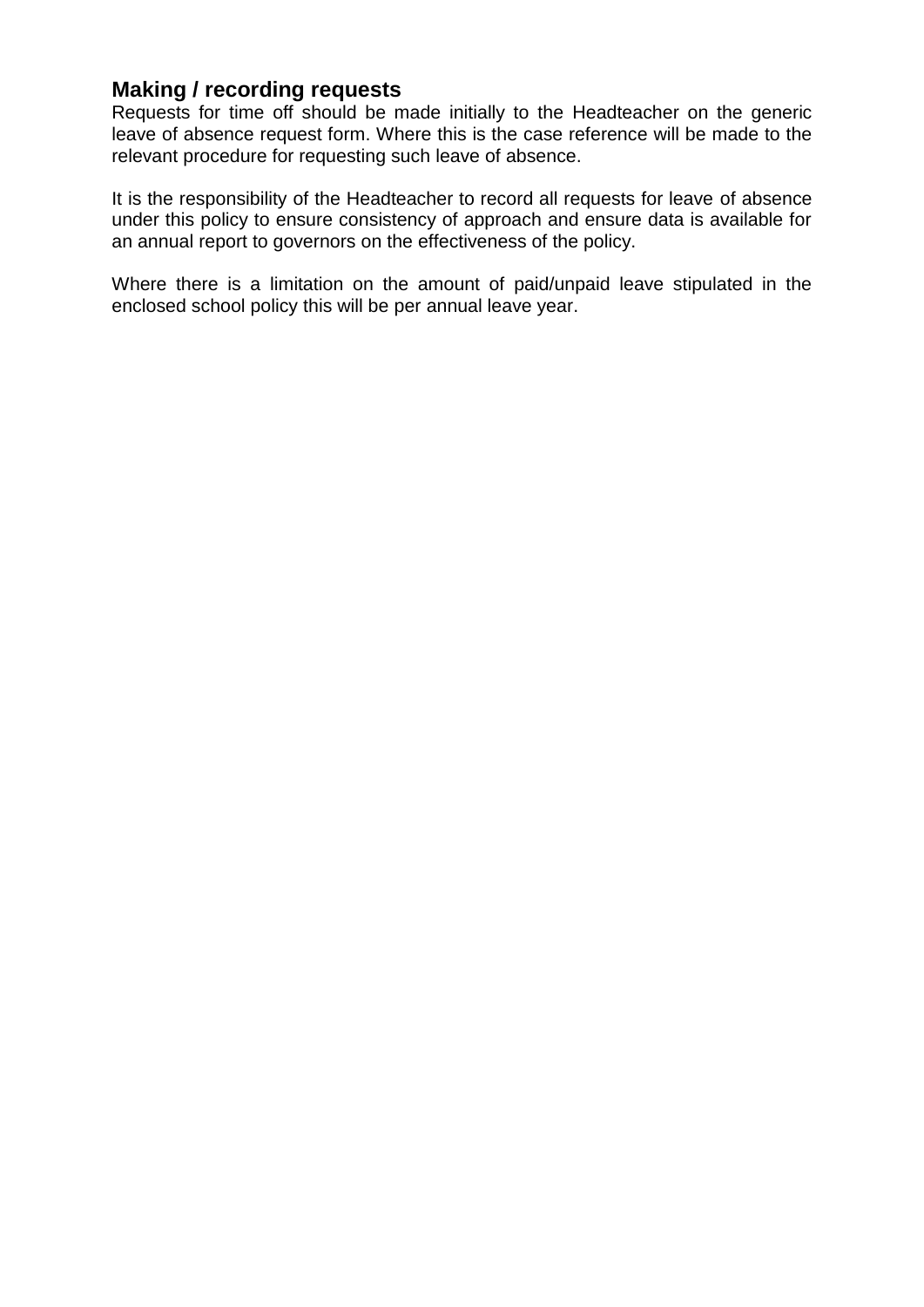# **Leave of Absence Policy – Governing Body Decision Summary**

Governors may wish to record their determination relating to paid/unpaid leave in those areas where discretion is available below.

| <b>Type of Leave</b>                            | <b>Statutory /</b><br>Local<br>agreement | No Legal<br><b>Requirement</b> | <b>Paid</b> | <b>Unpaid</b> |
|-------------------------------------------------|------------------------------------------|--------------------------------|-------------|---------------|
| <b>Annual Leave</b>                             |                                          |                                |             |               |
| <b>Adverse Weather</b>                          |                                          |                                |             |               |
| <b>Adoption Leave</b>                           |                                          |                                |             |               |
| Antenatal care                                  |                                          |                                |             |               |
| a) expectant mother                             |                                          |                                |             |               |
| b) qualifying partner                           |                                          |                                |             |               |
| Award ceremony                                  |                                          |                                |             |               |
| a) Linked to role in school                     |                                          |                                |             |               |
| b) other                                        |                                          |                                |             |               |
| Bereavement / Funeral                           |                                          |                                |             |               |
| a) close relative                               |                                          |                                |             |               |
| b) other                                        |                                          |                                |             |               |
| <b>Campaigning General/European</b><br>election | $\checkmark$                             |                                |             |               |
| <b>Cancer screening</b>                         | $\checkmark$                             |                                | ✓           |               |
| <b>Career break</b>                             |                                          | ✓                              |             |               |
| <b>Crisis leave</b>                             |                                          |                                |             |               |
| Driving test                                    |                                          |                                |             |               |
| a) current or intended role                     |                                          |                                |             |               |
| b) other                                        |                                          |                                |             |               |
| <b>Examination board duties</b>                 | $\checkmark$                             |                                | ✓           |               |
| <b>Examination leave</b>                        |                                          |                                |             |               |
| Holiday request outside leave period            |                                          | ✓                              |             |               |
| Hospital appointment                            |                                          |                                |             |               |
| a) hospital/specialist treatment                |                                          |                                |             |               |
| b) routine non urgent                           |                                          | ✓                              |             |               |
| House removal                                   |                                          |                                |             |               |
| Interview                                       | $\checkmark$                             |                                |             |               |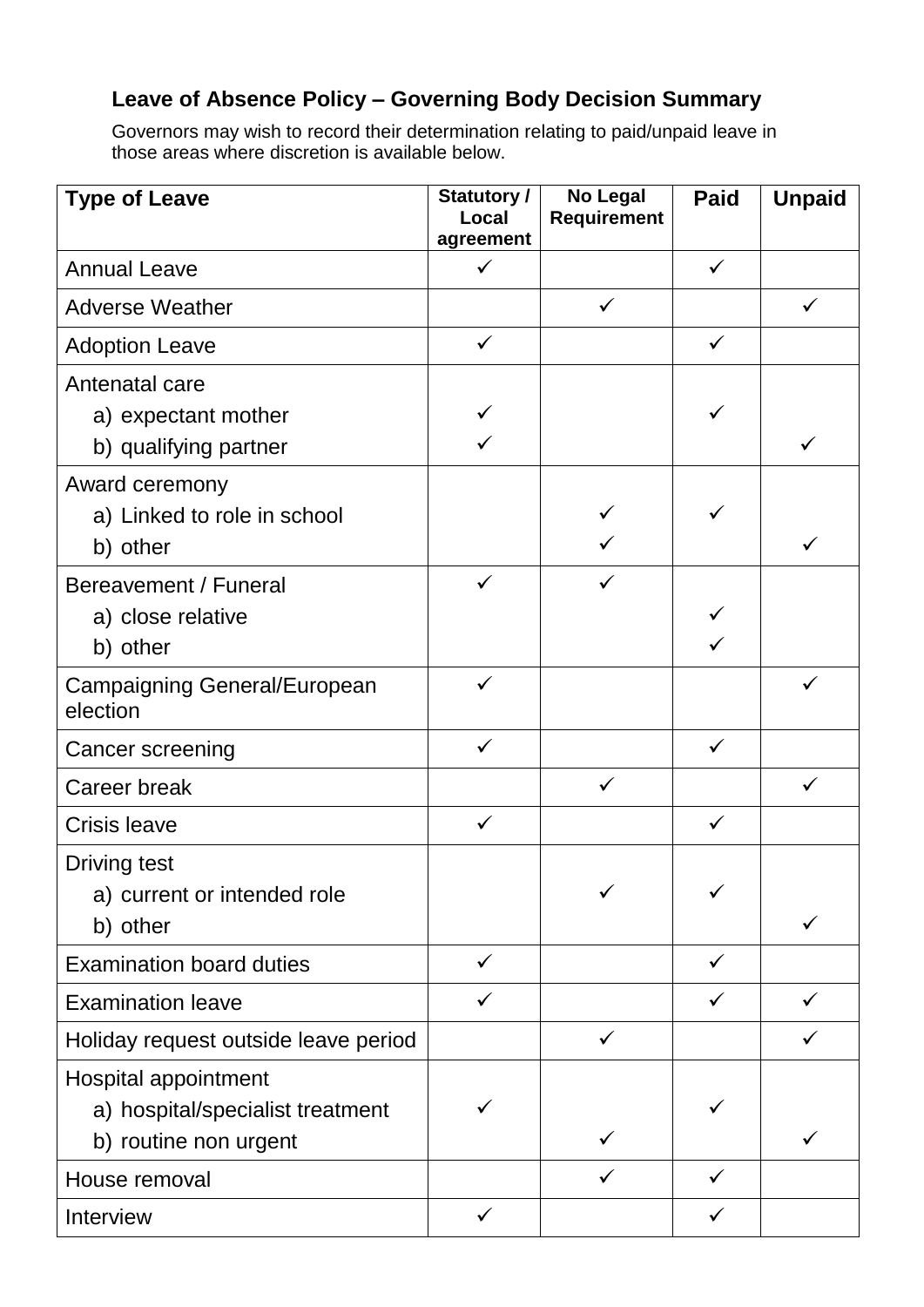| Jury service                          | ✓            |              |              |              |
|---------------------------------------|--------------|--------------|--------------|--------------|
| a) jury service                       |              |              |              |              |
| b) witness within role                |              |              | ✓            |              |
| c) witness other                      |              |              |              |              |
| <b>Maternity leave</b>                | $\checkmark$ |              | $\checkmark$ |              |
| Maternity/adoption support leave      | $\checkmark$ |              | $\checkmark$ |              |
| Military training                     | $\checkmark$ |              | $\checkmark$ |              |
| Miscarriage/stillbirth                | ✓            |              | $\checkmark$ |              |
| <b>Parental leave</b>                 | $\checkmark$ |              |              | $\checkmark$ |
| Participation in major sporting event | $\checkmark$ |              | $\checkmark$ |              |
| <b>Paternity leave</b>                | ✓            |              |              |              |
| <b>Public duties</b>                  | $\checkmark$ |              | $\checkmark$ |              |
| Religious festivals                   |              | $\checkmark$ |              | $\checkmark$ |
| Safety representative / committee     | $\checkmark$ |              | ✓            |              |
| Secondment                            |              |              |              |              |
| Time off for dependents               | ✓            |              |              |              |
| <b>Trade union activities</b>         | ✓            |              |              |              |
| Training                              |              |              |              |              |
| Union learning representative         |              |              |              |              |
| Voluntary reserve forces              | ✓            |              |              |              |
| Wedding/civil partnership             |              | $\checkmark$ |              |              |
| Other:                                |              |              |              |              |
|                                       |              |              |              |              |
|                                       |              |              |              |              |
|                                       |              |              |              |              |
|                                       |              |              |              |              |
|                                       |              |              |              |              |
|                                       |              |              |              |              |
|                                       |              |              |              |              |
|                                       |              |              |              |              |
|                                       |              |              |              |              |
|                                       |              |              |              |              |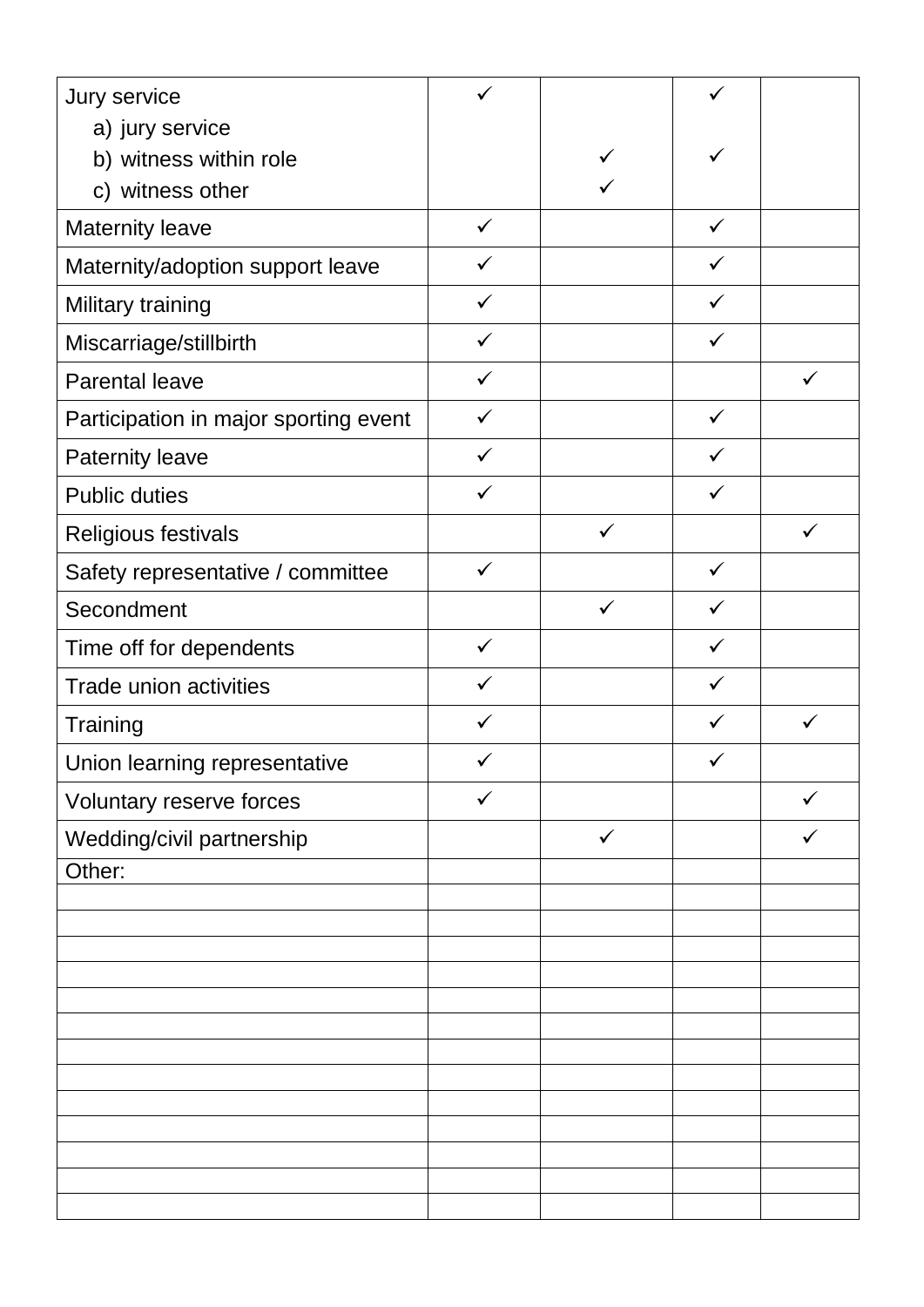| <b>Reason for leave of absence</b>                                                    | Leave of absence guidance                                                                                                                                                                                                                                                                                                                                                                                                                                                                                                                                                           | <b>Governing Body</b>                                                                                                                                                                                                                                                                                                                                                                                                                                                                                                                                                                |
|---------------------------------------------------------------------------------------|-------------------------------------------------------------------------------------------------------------------------------------------------------------------------------------------------------------------------------------------------------------------------------------------------------------------------------------------------------------------------------------------------------------------------------------------------------------------------------------------------------------------------------------------------------------------------------------|--------------------------------------------------------------------------------------------------------------------------------------------------------------------------------------------------------------------------------------------------------------------------------------------------------------------------------------------------------------------------------------------------------------------------------------------------------------------------------------------------------------------------------------------------------------------------------------|
|                                                                                       | (statutory/contractual/collective<br>agreement)                                                                                                                                                                                                                                                                                                                                                                                                                                                                                                                                     | Leave of absence policy                                                                                                                                                                                                                                                                                                                                                                                                                                                                                                                                                              |
| Absence due to adverse conditions<br>(e.g. severe weather/ Foot and Mouth<br>disease) | The LA has facilitated the production of a<br>protocol for schools dealing with adverse<br>conditions and is therefore recommended<br>good practice. This protocol states that in<br>such circumstances unauthorised leave of<br>absence will be without pay.                                                                                                                                                                                                                                                                                                                       | The Governing Body expect employees to make every<br>attempt to get to their place of work. Where it proves<br>impossible for an employee to do so, leave will be<br>classed as unauthorised and will be without pay.                                                                                                                                                                                                                                                                                                                                                                |
| <b>Adoption Leave</b>                                                                 | Adoption leave is governed by statute and,<br>where more advantageous, nationally<br>negotiated terms/conditions for both<br>teachers & support staff.                                                                                                                                                                                                                                                                                                                                                                                                                              | The Governing Body has approved a separate<br>adoption leave pack for school employees who may be<br>considering adoption leave.<br>Reasonable paid time off will also be provided for pre<br>placement appointments relating to adoption as per the<br>pack.<br>Any application for adoption leave should be made in<br>writing to the Headteacher outlining the information<br>specified on the appropriate application form contained<br>within the adoption leave pack. A copy of the pack can<br>be requested from the school office.                                           |
| <b>Antenatal Care</b>                                                                 | There is a statutory entitlement for all<br>pregnant employees to reasonable time off<br>for antenatal care, as recommended by the<br>individual's midwife or medical practitioner.<br>All time off for antenatal care must be paid<br>at the employee's normal rate of pay.<br>These rights apply regardless of the<br>employee's length of service.<br>From October 2014 employees who are in<br>a qualifying relationship (husband, civil<br>partner, partner) or parent of the expected<br>child will have an entitlement to time off<br>unpaid for attending up to 2 antenatal | The Governing Body expects employees to arrange<br>classes or examinations outside of school hours,<br>though recognises that sometimes this may not be<br>possible. Where this is the case reasonable paid time<br>off will be provided.<br>Where an employee is in a qualifying relationship the<br>Governing Body have agreed to unpaid time off - for<br>up to 2 antenatal appointments.<br>In all cases the Governing Body will require employees<br>to present confirmation to the appointment to the<br>Headteacher as evidence in advance of time off for<br>antenatal care. |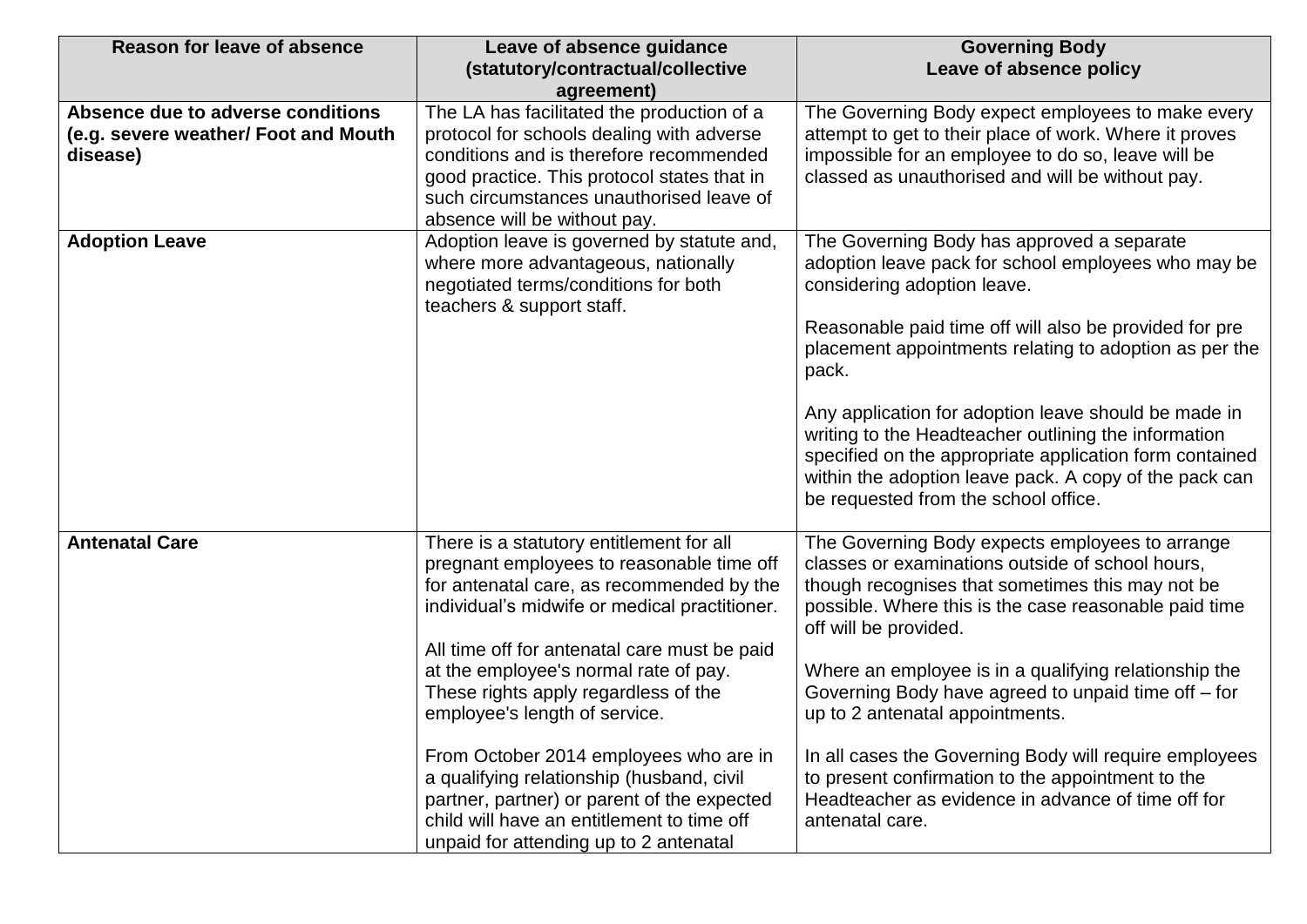|                                                                                     | appointments.                                                                                                                                                                                                                                                                                                                         | Governors have approved further information relating<br>to antenatal care within our approved Maternity Packs<br>for teaching and Support Staff, copies of which can be<br>obtained from the school office                                                                                                                                                                                                                                                                                                                                                                                                                                                                                     |
|-------------------------------------------------------------------------------------|---------------------------------------------------------------------------------------------------------------------------------------------------------------------------------------------------------------------------------------------------------------------------------------------------------------------------------------|------------------------------------------------------------------------------------------------------------------------------------------------------------------------------------------------------------------------------------------------------------------------------------------------------------------------------------------------------------------------------------------------------------------------------------------------------------------------------------------------------------------------------------------------------------------------------------------------------------------------------------------------------------------------------------------------|
| <b>Award Ceremony</b>                                                               | There are no statutory/contractual<br>entitlements relating to attendance at<br>Award ceremonies.<br>Current advice from HR is that reasonable<br>time off should be granted, where linked to<br>role, up to an agreed limit e.g. up to 2 days.                                                                                       | The Governing Body have agreed that when attending<br>a ceremony to receive a degree, an honour, or<br>decoration that is related to their role within school, a<br>reasonable amount of paid time off up to $\frac{1}{2}$ day should<br>be granted.<br>Where the award ceremony is not linked to their work<br>role the Governing Body has determined that leave up<br>$\frac{1}{2}$ day will be unpaid.                                                                                                                                                                                                                                                                                      |
| <b>Bereavement</b>                                                                  | Following the death of a close dependent<br>e.g. spouse, child, parent or partner, leave<br>of absence will be granted for employees.<br>Current HR advice is allow for a maximum<br>of up to three days leave with pay being<br>granted at any one time to an employee,<br>but this may be extended in exceptional<br>circumstances. | The Governing Body have agreed that a<br>(a)<br>maximum of up to three days leave be granted<br>with pay following the death of a close dependent.<br>Where the individual has the responsibility for<br>making the funeral arrangements (or other such<br>responsibilities), additional leave of up to two<br>days paid leave may be granted.<br>Upon return employees must complete the<br>generic leave form<br>Leave to attend a funeral up to 1 day may be<br>(b)<br>granted following the death of a friend or other<br>relative. The Governing Body has determined that<br>this leave $=$<br>$\frac{1}{2}$ day paid for service<br>remainder of $\frac{1}{2}$ day, if required, unpaid. |
| <b>Campaigning as an Official Candidate</b><br>at a General/European/Local Election | Although there is no formal agreement<br>some public sector organisations have<br>policies indicating that prospective<br>candidates could take annual or unpaid<br>leave to campaign.<br>Current HR advice to schools has stipulated                                                                                                 | The Governing Body have determined that a maximum<br>of 1 day unpaid leave will be granted where an<br>employee becomes an official candidate at a<br>General/European/Local election.                                                                                                                                                                                                                                                                                                                                                                                                                                                                                                         |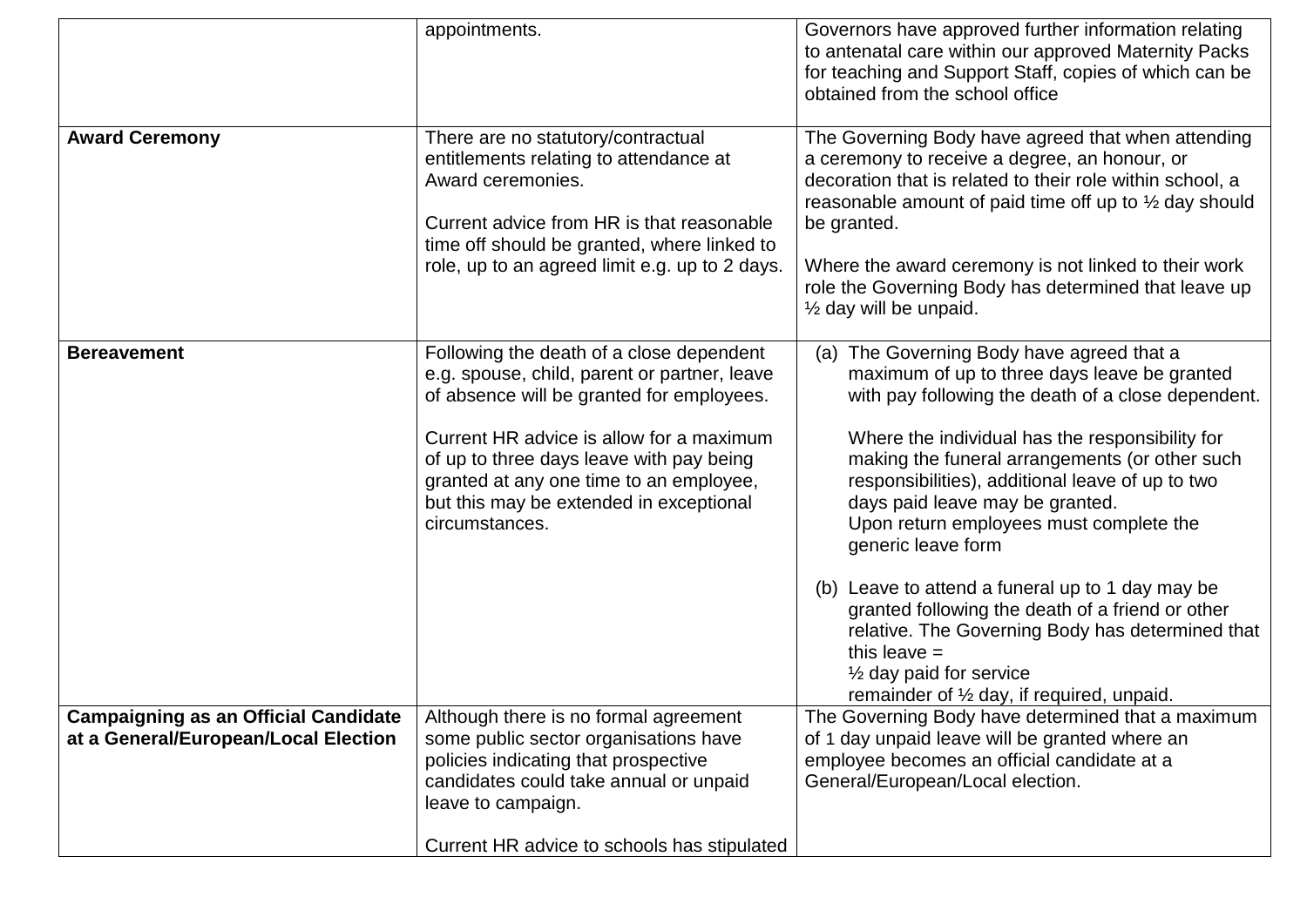|                         | that Governors should allow employees the                                            |                                                                                                           |
|-------------------------|--------------------------------------------------------------------------------------|-----------------------------------------------------------------------------------------------------------|
|                         | time to work on elections, without the                                               |                                                                                                           |
|                         | requirement to take flexi-time or annual                                             |                                                                                                           |
|                         | leave.                                                                               |                                                                                                           |
| <b>Cancer Screening</b> | Reasonable time off with pay will be                                                 | The Governing Body has agreed to reasonable time off<br>with pay to employees when attending screening.   |
|                         | granted to employees when attending<br>screening.                                    | However, employees may be requested to produce                                                            |
|                         |                                                                                      | evidence of their appointment in advance of leave                                                         |
|                         |                                                                                      | being granted. Where this policy has been adopted,                                                        |
|                         |                                                                                      | consistency must be ensured amongst all employees.                                                        |
|                         |                                                                                      |                                                                                                           |
| <b>Career Break</b>     | There are no statutory/contractual                                                   | The Governing Body has approved a separate pack for                                                       |
|                         | entitlements relating to requests for career                                         | career breaks for school employees who may be                                                             |
|                         | breaks.                                                                              | considering extended unpaid leave. Periods of                                                             |
|                         |                                                                                      | absence in durations from 3 months up to 1 year will be                                                   |
|                         | HR advice is to consider requests for career                                         | considered by the Governing Body.                                                                         |
|                         | breaks on an unpaid basis. The measures                                              |                                                                                                           |
|                         | attached have been suggested to assist the<br>school in managing career breaks where | Any application should be made in writing to the<br>Headteacher on the appropriate form contained within  |
|                         | approved.                                                                            | the career break pack. A copy of the pack can be                                                          |
|                         |                                                                                      | requested from the school office                                                                          |
|                         | Governors should consider the minimum                                                |                                                                                                           |
|                         | and maximum periods of leave they will be                                            |                                                                                                           |
|                         | prepared to consider, for example between                                            |                                                                                                           |
|                         | 3 months to 2 years.                                                                 |                                                                                                           |
| <b>Crisis Leave</b>     | Crisis leave is intended to give employees                                           | The Governing Body have determined that up to 3 days                                                      |
|                         | time off at short notice for a range of                                              | paid crisis leave will be granted in any rolling 12 month                                                 |
|                         | unexpected events which may include;                                                 | period. Use of alternatives such, if applicable must be                                                   |
|                         | Car accident                                                                         | considered, if time off beyond an initial 3 days is                                                       |
|                         | Domestic emergencies                                                                 | required, prior to consideration of extending crisis<br>leave. Such additional leave will be up to 2 days |
|                         | Personal relationship breakdown                                                      | unpaid.                                                                                                   |
|                         | Existing advice to schools is that, in the first                                     |                                                                                                           |
|                         | instance, the individual must verbally                                               | Upon return employees must complete the generic                                                           |
|                         | contact their line manager to inform them of                                         | leave form                                                                                                |
|                         | the nature of the emergency and the need                                             |                                                                                                           |
|                         | for them to take time off. Upon their return                                         |                                                                                                           |
|                         | to work the individual must submit an                                                |                                                                                                           |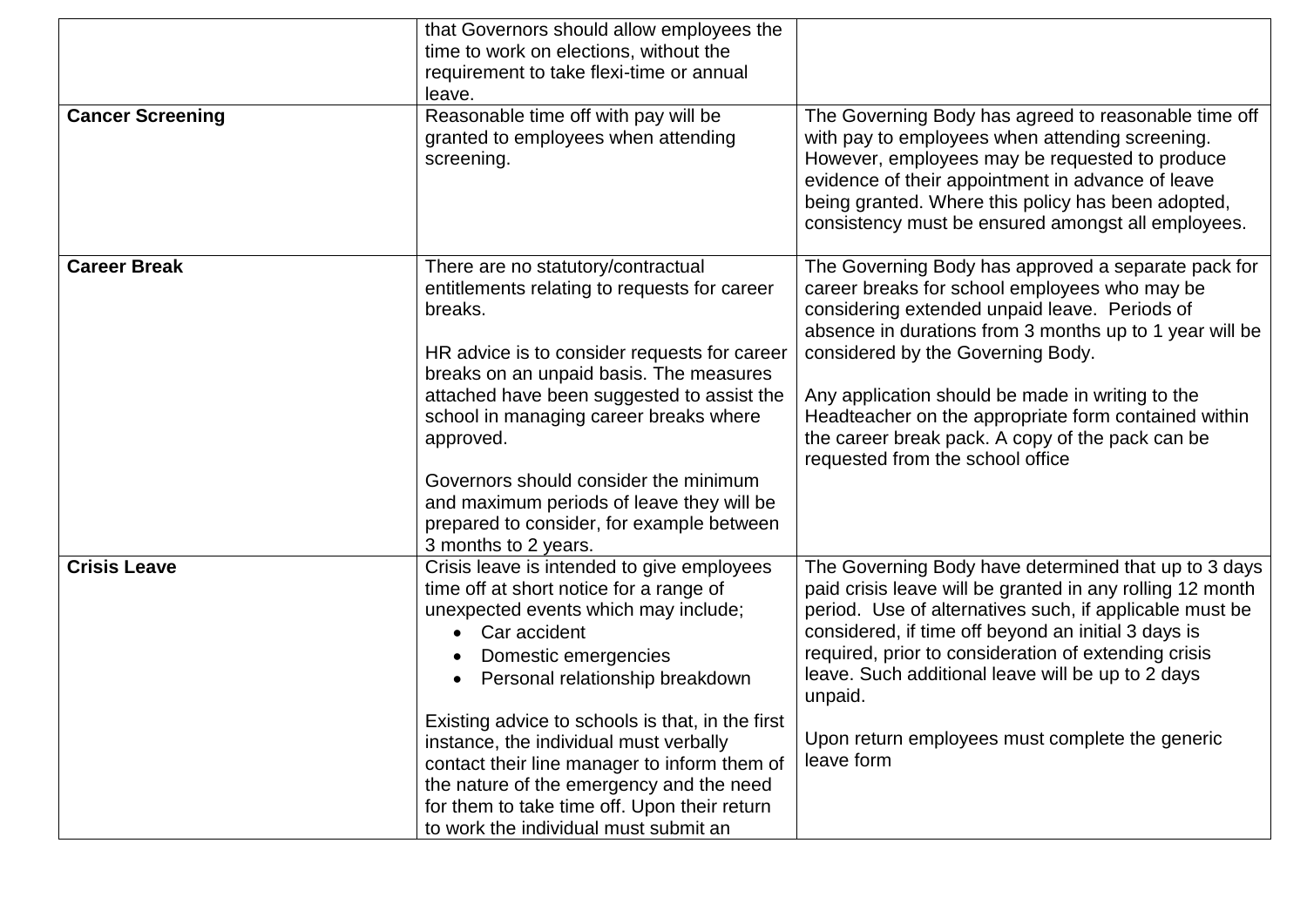|                                                      | application form for authorisation and<br>inclusion as part of the school's recording of<br>leave granted under this policy.<br>An individual may be granted up to 3 days<br>leave. An extension of up to a further two<br>days' leave of absence may be granted<br>depending upon the severity of<br>circumstances. Each case should be dealt<br>with on its own merits. |                                                                                                                                                                                                                                                                                                                                                                                                    |
|------------------------------------------------------|---------------------------------------------------------------------------------------------------------------------------------------------------------------------------------------------------------------------------------------------------------------------------------------------------------------------------------------------------------------------------|----------------------------------------------------------------------------------------------------------------------------------------------------------------------------------------------------------------------------------------------------------------------------------------------------------------------------------------------------------------------------------------------------|
| <b>Driving Tests</b>                                 | There are no statutory/contractual<br>entitlements relating to paid time off for<br>driving tests.                                                                                                                                                                                                                                                                        | The Governing Body have agreed that where no<br>possible alternative is available, sufficient out of school<br>time may be granted to take the driving test.<br>The Governing Body have determined that this will be<br>unpaid.<br>Where there is a requirement of an employee to obtain<br>a licence as part of a current or intended role within<br>school then paid time off will be granted.   |
| <b>Examination Board Duties</b>                      | Teaching employee terms and conditions<br>provide for reasonable release for teachers<br>from directed time to undertake such<br>activities as external<br>moderator/examiner/reviewer or as an<br>examination board member. This role may<br>be fee based or representative based.                                                                                       | The Governing Body have determined that leave<br>should be granted as necessary but is conditional on<br>the staffing needs of the school at that time. The<br>Governing Body have determined that leave taken<br>during directed time will be Paid.<br>Where the role is fee based there will be a requirement<br>to arrange for the school to be compensated for the<br>release of the employee. |
| <b>Examination Leave (see leave for</b><br>Training) | Terms/Conditions of employment for<br>teaching and support staff allow for leave of<br>absence to be granted to individuals for the<br>purpose of sitting for examinations<br>applicable to the needs of the school.                                                                                                                                                      | The Governing Body have agreed that reasonable paid<br>leave of absence should be granted to employees<br>undertaking final revision and sitting for nationally<br>recognised examinations applicable to the needs of the<br>school. This will consist of 1/2 day blocks of time for both                                                                                                          |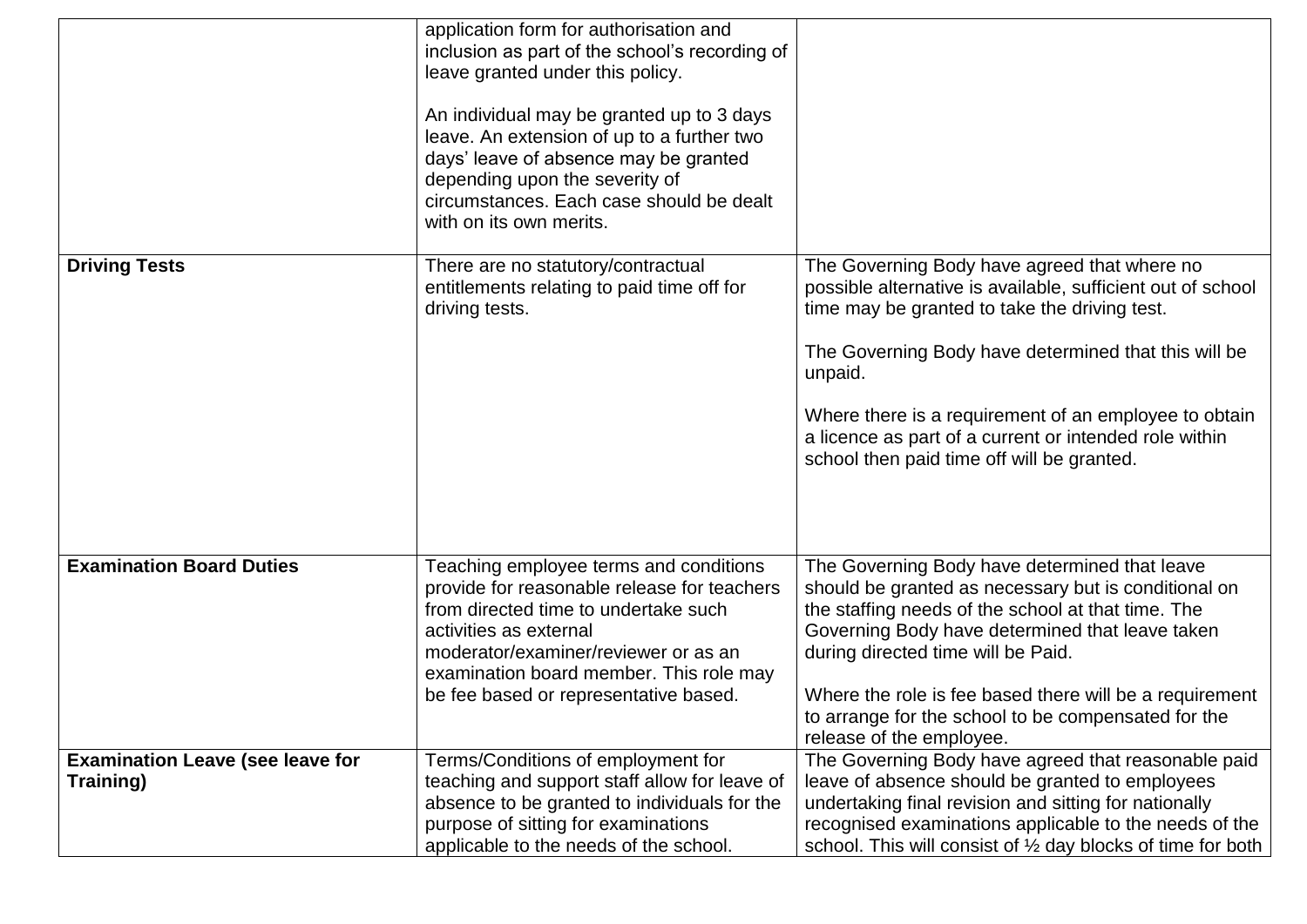|                                                                   |                                                                                                                                                                               | revision leave and exam leave.                                                                                                                                                                                                                                                               |
|-------------------------------------------------------------------|-------------------------------------------------------------------------------------------------------------------------------------------------------------------------------|----------------------------------------------------------------------------------------------------------------------------------------------------------------------------------------------------------------------------------------------------------------------------------------------|
|                                                                   | In addition, leave of absence should be<br>granted for the purpose of final revision in<br>the period preceding the examination                                               | The Governing Body have determined that for<br>examinations not applicable to the needs of the school                                                                                                                                                                                        |
|                                                                   | according to the circumstances of each<br>case.                                                                                                                               | unpaid leave will be granted, consisting of $\frac{1}{2}$ day leave<br>for each $\frac{1}{2}$ day examination.                                                                                                                                                                               |
| <b>Holiday outside the Normal or Fixed</b><br><b>Leave Period</b> | Current contractual arrangements for<br>school based employees are as follows:<br>Individuals employed on Term Time Only                                                      | The Governing Body wish to remind employees that<br>they expect them to arrange their holidays within their<br>terms/conditions of employment.                                                                                                                                               |
|                                                                   | terms have no further entitlement to leave<br>other than periods of school closure.<br>Individuals employed on 52/52 terms are                                                | We have therefore determined that the granting of<br>leave outside of these circumstances will only be<br>granted in exceptional circumstances and will be<br>unpaid.                                                                                                                        |
|                                                                   | directed to take their annual leave<br>entitlement during periods of school<br>closure.                                                                                       |                                                                                                                                                                                                                                                                                              |
| <b>Hospital/Medical appointments</b>                              | Reasonable time off up to $\frac{1}{2}$ a day with pay<br>will be granted on each occasion to<br>individuals when attending hospital<br>appointments or specialist treatment. | The Governing Body have determined that<br>(a)<br>reasonable time off with pay up to $\frac{1}{2}$ day will be<br>granted to individuals when attending hospital<br>appointments or specialist treatment. Where<br>additional time is approved beyond this limit it will<br>be unpaid.       |
|                                                                   |                                                                                                                                                                               | Maximum of $3 \times \frac{1}{2}$ days will be paid within any 12<br>month rolling period.                                                                                                                                                                                                   |
|                                                                   |                                                                                                                                                                               | (b) The Governing Body expect individuals to arrange<br>routine non-urgent medical appointments (e.g.<br>doctor, dentist and others) outside of normal<br>working hours. However, where that is not<br>possible governors have determined that this<br>leave, where granted, will be unpaid. |
|                                                                   |                                                                                                                                                                               | Employees will be required to produce evidence of their<br>appointment.<br>Employees are expected, where possible, to re-arrange<br>appointments for the start or near as possible to the<br>end of the school day.                                                                          |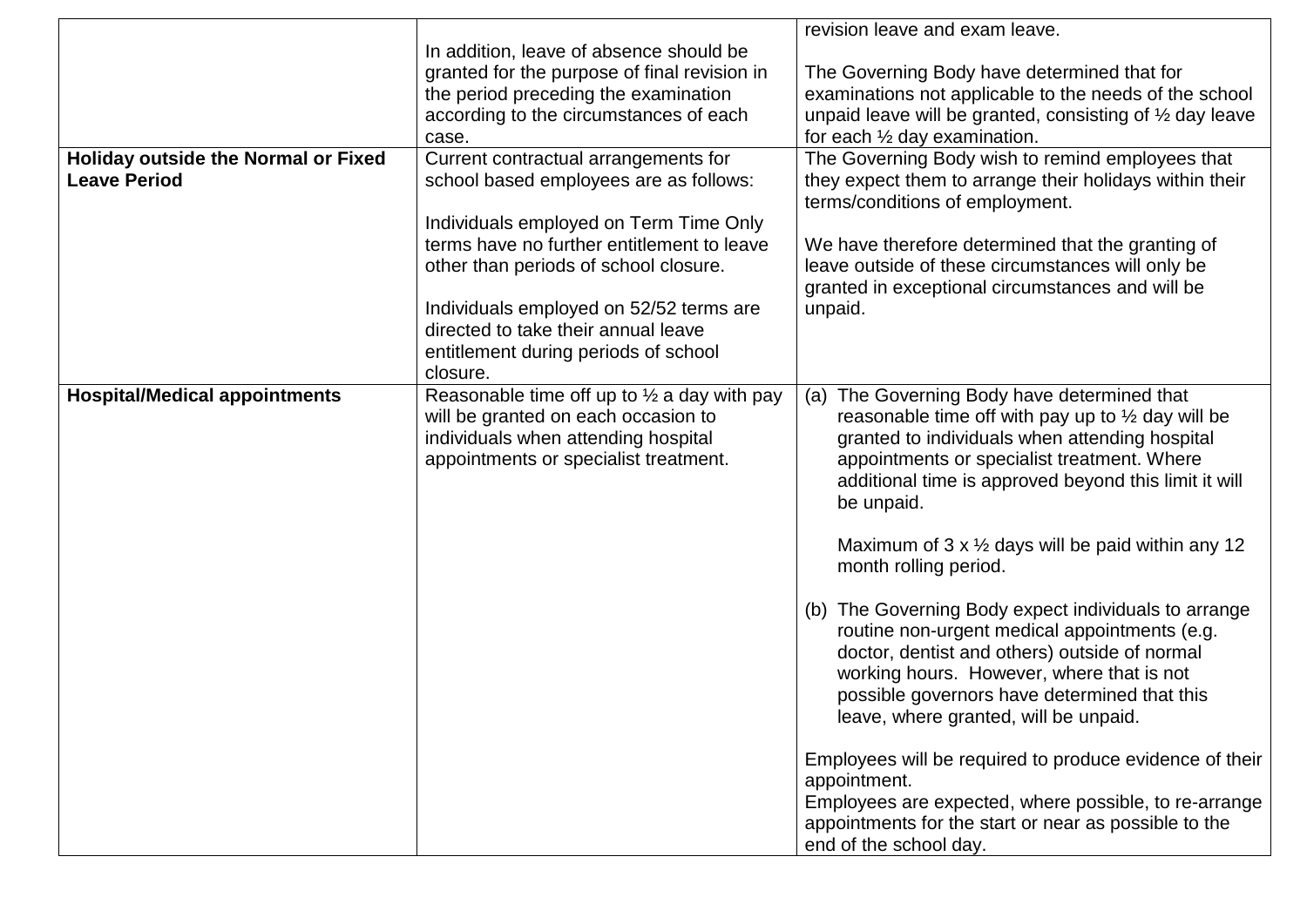| <b>House Removal</b>                 | There is currently no guidance for schools<br>relating to leave for moving home except<br>that any policy should be consistent in<br>application.                                                                                                                                                                                                                              | The Governing Body have determined that requests for<br>leave will be granted in the following circumstances.<br>Employees upon first application will be granted up to<br>one day's paid leave of absence for the purpose of<br>moving home. Subsequent applications will be unpaid.                                                                                                                                                                                                                                                                                                            |
|--------------------------------------|--------------------------------------------------------------------------------------------------------------------------------------------------------------------------------------------------------------------------------------------------------------------------------------------------------------------------------------------------------------------------------|--------------------------------------------------------------------------------------------------------------------------------------------------------------------------------------------------------------------------------------------------------------------------------------------------------------------------------------------------------------------------------------------------------------------------------------------------------------------------------------------------------------------------------------------------------------------------------------------------|
| <b>Interviews</b>                    | In determining school policy Governors<br>need to ensure consistency and take into<br>account that where attendance for interview<br>is within a potential redundancy situation<br>then paid leave must be granted.                                                                                                                                                            | The Governing Body have determined that where an<br>individual requires leave of absence to attend an<br>interview that reasonable amounts of paid leave should<br>be granted.<br>The Governing Body may require individuals to<br>produce evidence of their interview when applying for<br>leave of absence in such situations. Where this policy<br>has been adopted, consistency must be ensured<br>amongst all employees.                                                                                                                                                                    |
| <b>Jury Service/court attendance</b> | An employee has a contractual right to be<br>granted reasonable paid leave of absence if<br>they are requested to attend for Jury<br>Service<br>Where employees are requested to appear<br>as a Court Witness current LA practice is<br>for this to be unpaid. If the request is<br>directly related to their role within school it<br>is recommended that this leave is paid. | The Governing Body have determined to grant paid<br>(a)<br>leave of absence to employees requested to attend<br>jury Service (unless exemption is secured).<br>Employees may be required to produce evidence<br>to verify a request to attend these duties.<br>Where an employee requests leave to appear as a<br>court witness as part of their role within school then<br>paid leave will be granted.<br>(b) Where an employee requests leave to appear as a<br>court witness or instigates court proceedings or is<br>subject to them and request leave this leave will be<br>granted unpaid. |
| <b>Maternity Leave</b>               | Maternity leave is governed by statute and,<br>where more advantageous, nationally<br>negotiated terms/conditions for both<br>teachers & support staff.                                                                                                                                                                                                                        | The Governing Body has approved separate detailed<br>guidance contained within Maternity packs for both<br>teaching and support staff who may be considering<br>taking maternity leave. This ensures that each group of<br>employees have the most advantageous terms for<br>taking such leave of absence.<br>Any application for maternity leave should be made on<br>the appropriate form enclosed within the relevant pack,                                                                                                                                                                   |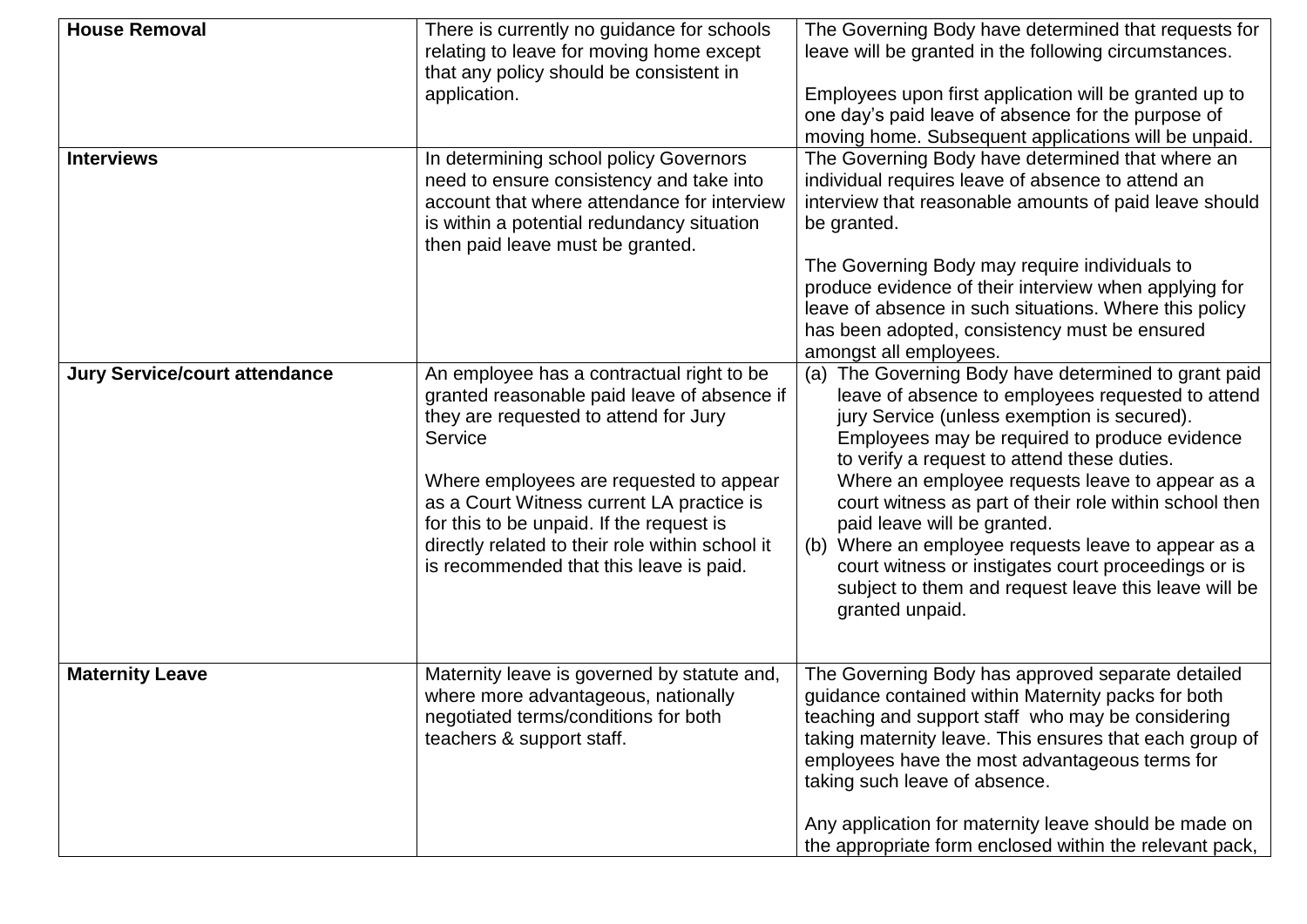|                                                                                         |                                                                                                                                                                                                                                                                                                                                                                                                                                                                                                                                                                                                                                                                                                                                                                                   | a copy of which can be obtained from the school office.                                                                                                                                                                                                                                                                                             |
|-----------------------------------------------------------------------------------------|-----------------------------------------------------------------------------------------------------------------------------------------------------------------------------------------------------------------------------------------------------------------------------------------------------------------------------------------------------------------------------------------------------------------------------------------------------------------------------------------------------------------------------------------------------------------------------------------------------------------------------------------------------------------------------------------------------------------------------------------------------------------------------------|-----------------------------------------------------------------------------------------------------------------------------------------------------------------------------------------------------------------------------------------------------------------------------------------------------------------------------------------------------|
| <b>Maternity/Adoption Support Leave</b><br>(See also paternity/parental leave)          | <b>Maternity Support Leave gives employees</b><br>an entitlement of 5 days' paid leave (pro<br>rata for part time employees) to the child's<br>father, partner or nominated carer of an<br>expectant mother, or adopter, at or around<br>the time of the birth or placement.<br>A nominated carer is the person nominated<br>by the mother to assist in the care of the<br>child and to provide support to the mother<br>at or around the time of the birth or<br>placement.                                                                                                                                                                                                                                                                                                      | The Governing Body has determined to provide an<br>entitlement of 5 days' paid maternity support leave<br>(pro rata for part time employees) to the child's father,<br>partner or nominated carer of an expectant mother, or<br>adopter, at or around the time of the birth or placement.                                                           |
| <b>Military Training -Territorial and</b><br><b>Auxiliary Forces (TA) (Annual Camp)</b> | Volunteer members of the Non-Regular<br>Forces listed below who attend the annual<br>camp should be granted leave in addition to<br>their normal annual leave;<br><b>Auxiliary Air Force</b><br><b>Royal Navy Reserves</b><br><b>Territorial Army Volunteer reserves</b><br>Honorary Commissioned ranks and Cadets<br>of the Armed Services are not entitled to<br>paid leave of absence. Current practice is<br>to provide two weeks' additional paid leave<br>for annual camp.<br>It is also recommended that paid leave<br>should be granted to members of the T.A.<br>who are required to undertake additional<br>training to their attendance at annual camp<br>and who are unable to arrange for such<br>training to be on days when they would<br>normally not be working. | The Governing Body have determined to provide up to<br>2 weeks additional paid leave to attend annual camp<br>by volunteer members of the non regular forces.<br>In addition, reasonable paid leave will be granted to<br>members of the TA undergoing training, where<br>employees are unable to arrange such training outside<br>of school hours. |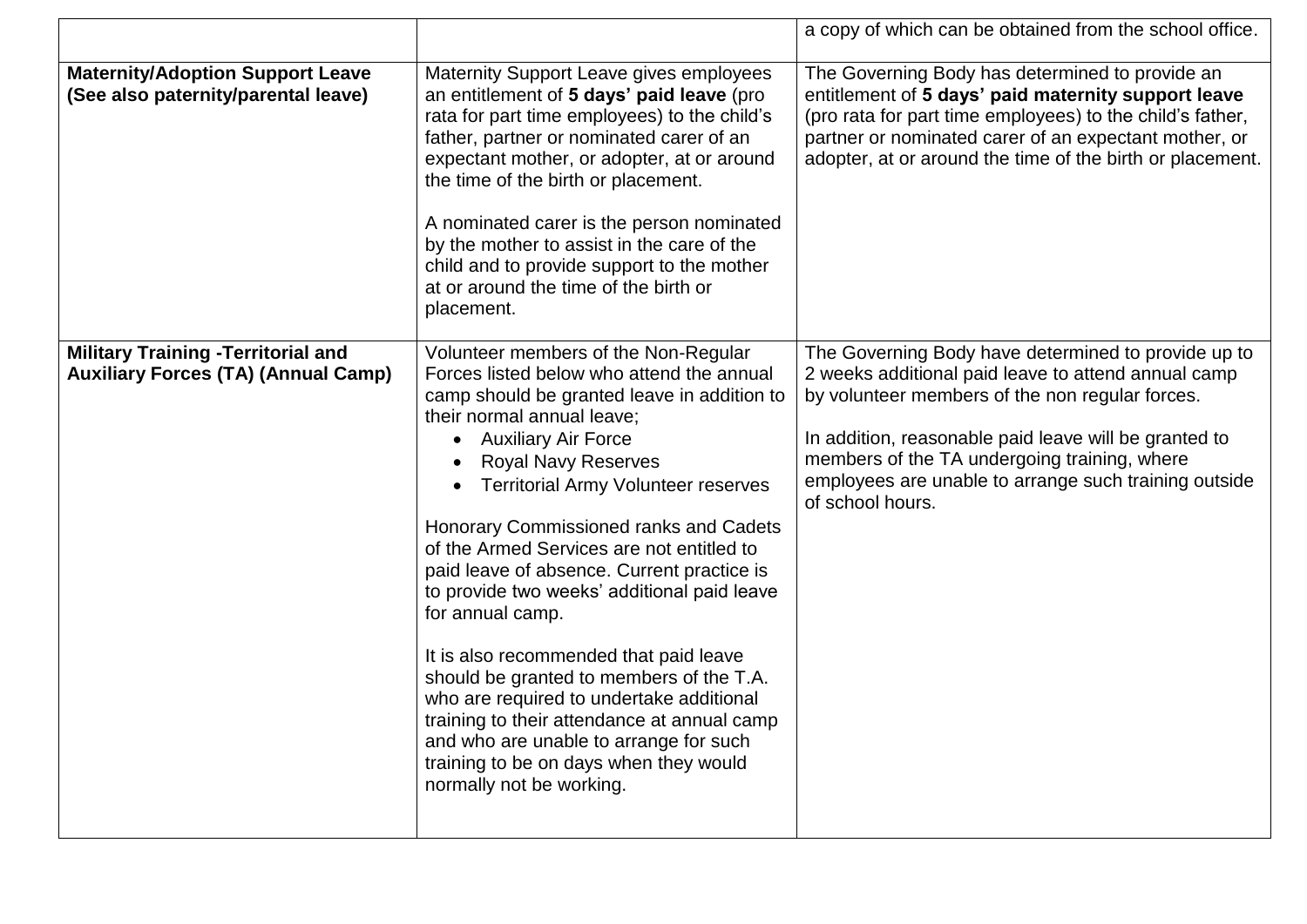| <b>Miscarriage/ Stillbirth/Termination</b> | The full maternity scheme will apply in the<br>case of stillbirth after 24 weeks, or the<br>death of a baby.<br>In the case of miscarriage or termination<br>before 24 weeks please seek advice from<br>your School Link HR Business Partner<br>regarding entitlements to sickness absence<br>and bereavement leave.                                                                                                                                                                                                                                                                                                                                                                                                                                           | The Governing Body has approved a separate<br>Maternity Pack for teaching and support staff, detaining<br>entitlements in such circumstances. A copy of the<br>relevant pack can be obtained from the school office<br>upon request.                                                                                                                                        |
|--------------------------------------------|----------------------------------------------------------------------------------------------------------------------------------------------------------------------------------------------------------------------------------------------------------------------------------------------------------------------------------------------------------------------------------------------------------------------------------------------------------------------------------------------------------------------------------------------------------------------------------------------------------------------------------------------------------------------------------------------------------------------------------------------------------------|-----------------------------------------------------------------------------------------------------------------------------------------------------------------------------------------------------------------------------------------------------------------------------------------------------------------------------------------------------------------------------|
| <b>Parental Leave</b>                      | Parental Leave is governed by statute and<br>allows eligible individuals the right to take<br>unpaid time off work to either look after a<br>child, make arrangements for a child's<br>welfare, or to generally spend more time<br>with their children.                                                                                                                                                                                                                                                                                                                                                                                                                                                                                                        | The Governing Body has provided guidance, inclusive<br>of a parental leave application form, at Appendix 4 of<br>this leave of absence policy. This approved guidance<br>details entitlements in such circumstances to parental<br>leave.                                                                                                                                   |
| <b>Participation in a Sporting Event</b>   | Current advice to schools is that In order to<br>qualify for this time off the individual should;<br>Be selected to represent their country in<br>an international competition sponsored<br>by a national association.<br>Be selected to officiate on behalf of their<br>country or recognised organisations as<br>a coach or a judge in inter-country or<br>international competition.<br>It is recommended that the Governing Body<br>consider the following;<br>The role the individual performs and the<br>impact the absence will have upon the<br>school<br>The chance of positive publicity for the<br>school<br>The regularity of the event, e.g. is it a one-<br>off event such as the Olympics or<br>Commonwealth games, or a regular<br>occurrence. | The Governing Body have determined that reasonable<br>paid leave will be granted to participate in a<br>national/international sporting event on a case by case<br>basis. Where this policy has been adopted,<br>consistency must be ensured amongst all employees.<br>Employees will be expected to arrange their training<br>needs outside of their normal working hours. |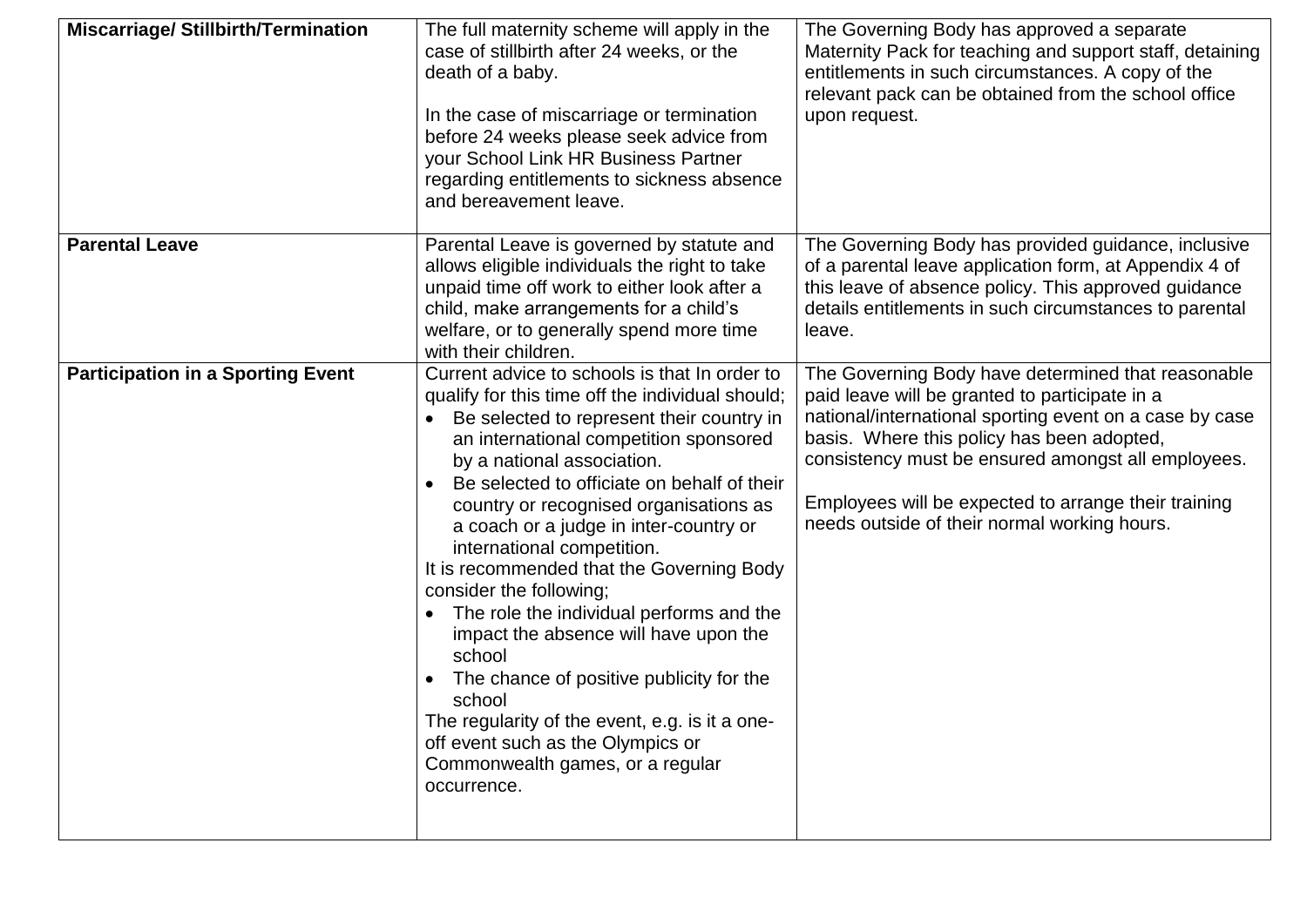| <b>Paternity Leave</b> | Statutorily, employees are entitled to two<br>weeks' paid leave if they have completed<br>twenty six (26) weeks' continuous service<br>by the end of the 15 <sup>th</sup> week before the<br>expected week of childbirth. The first<br>weeks Paternity leave will be paid at full<br>pay, the second week paid at statutory<br>paternity pay rate. Paternity leave cannot<br>begin until the birth of their child.<br>They must be either the father of the child<br>or be married to or be the partner of the<br>child's mother and expect to have<br>responsibility for the upbringing of the child.<br>(A partner is defined as a person who lives<br>with the mother and the child in an enduring<br>family relationship but is not a relative of the<br>mother).<br>Paternity leave can be followed immediately<br>by up to four weeks' parental leave or<br>shared maternity leave with their partner<br>from April 2015.<br>Employees who qualify for both paternity<br>leave (including same sex partners) and<br>maternity support leave will be entitled to<br>one week's leave with normal pay and one<br>week's leave paid at the standard rate of<br>SPP. | The Governing Body have determined that employees<br>entitled to paternity leave must provide the<br>Headteacher with the following information in writing by<br>the end of the 15 <sup>th</sup> week before the EWC (expected<br>week of confinement).<br>The EWC (Expected week of confinement)<br>п<br>The length of leave requested<br>ш<br>The date the leave will start<br>٠<br>Additional information and application form has been<br>provided in the respective Paternity Leave pack for<br>teachers and support staff, a copy of which can be<br>obtained from the school office. |
|------------------------|------------------------------------------------------------------------------------------------------------------------------------------------------------------------------------------------------------------------------------------------------------------------------------------------------------------------------------------------------------------------------------------------------------------------------------------------------------------------------------------------------------------------------------------------------------------------------------------------------------------------------------------------------------------------------------------------------------------------------------------------------------------------------------------------------------------------------------------------------------------------------------------------------------------------------------------------------------------------------------------------------------------------------------------------------------------------------------------------------------------------------------------------------------------------|---------------------------------------------------------------------------------------------------------------------------------------------------------------------------------------------------------------------------------------------------------------------------------------------------------------------------------------------------------------------------------------------------------------------------------------------------------------------------------------------------------------------------------------------------------------------------------------------|
| <b>Public Duties</b>   | Terms/Conditions of employment for<br>teaching and support staff, together with<br>Section 50 of the Employment Rights Act<br>1996 allows reasonable time off to<br>undertake public duties. Such duties would<br>include acting as a magistrate, elected<br>member (councillor), school governor,<br>together with being a member of other                                                                                                                                                                                                                                                                                                                                                                                                                                                                                                                                                                                                                                                                                                                                                                                                                            | The Governing Body have determined to adhere to the<br>existing arrangements and allow up to 26 paid half<br>days per academic year for undertaking of public<br>duties, with any additional leave being unpaid.<br>The Governing Body may require individuals to<br>produce evidence to verify their appointment to<br>undertake such duties and the timing of such activities.                                                                                                                                                                                                            |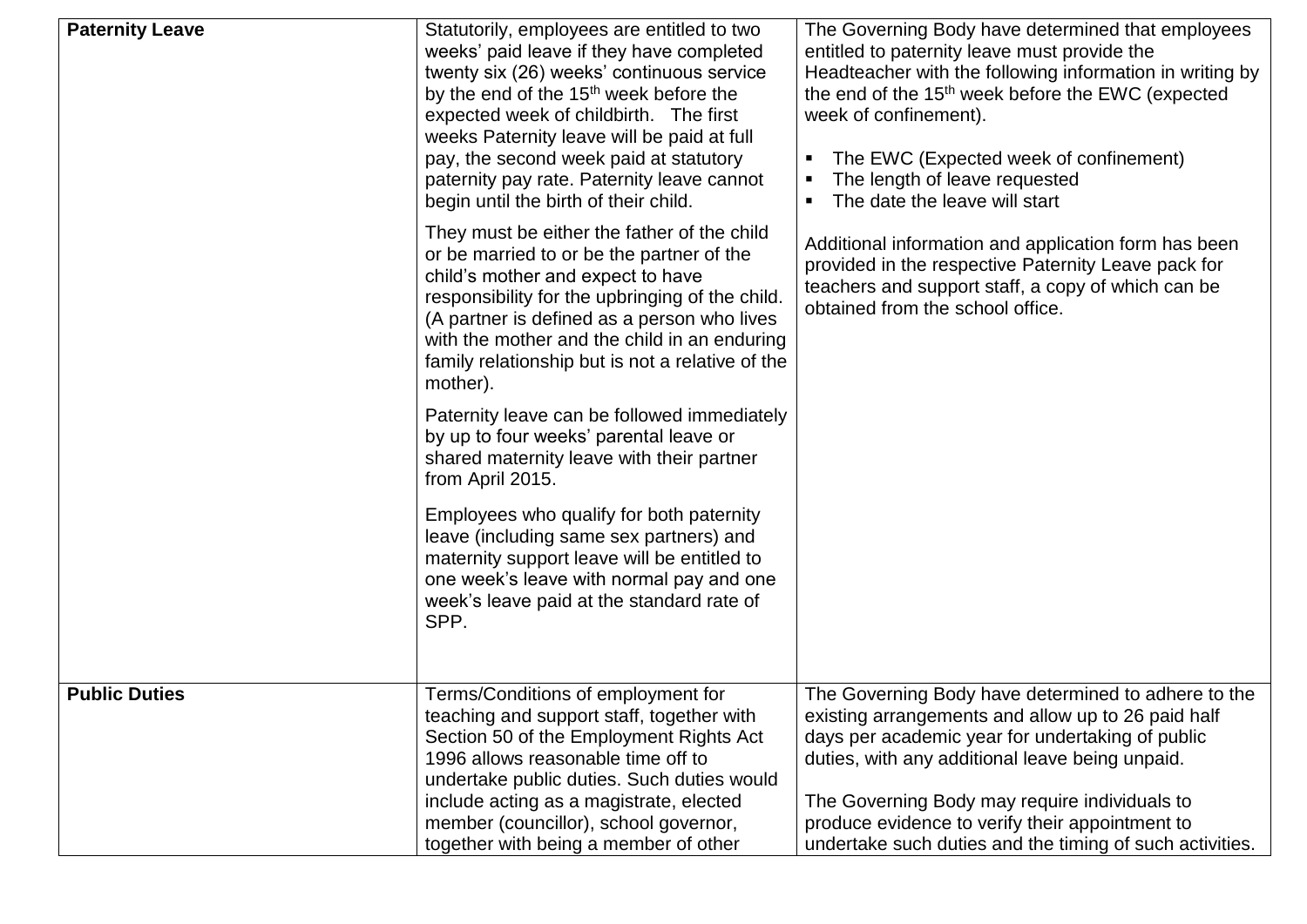|                                            | statutory public bodies such as police<br>authorities / statutory tribunals/ etc. The act<br>provides reasonable time off for such<br>activities.<br>Employees who qualify are entitled to<br>reasonable time off to carry out these<br>duties, though "reasonable" is not defined in<br>law. Existing practice has been to define<br>"reasonable" as up to 26 paid half days per<br>year. Any additional leave being through<br>use of annual leave/flexi or unpaid. | The Headteacher will maintain a register of leave<br>claimed to ensure access to paid leave of absence is<br>not exceeded in any one academic year.                                                                                                                                                                                                                                                                                                                                                                                                                                                                                                                                                                                                                                                                           |
|--------------------------------------------|-----------------------------------------------------------------------------------------------------------------------------------------------------------------------------------------------------------------------------------------------------------------------------------------------------------------------------------------------------------------------------------------------------------------------------------------------------------------------|-------------------------------------------------------------------------------------------------------------------------------------------------------------------------------------------------------------------------------------------------------------------------------------------------------------------------------------------------------------------------------------------------------------------------------------------------------------------------------------------------------------------------------------------------------------------------------------------------------------------------------------------------------------------------------------------------------------------------------------------------------------------------------------------------------------------------------|
| <b>Religious Festivals/Ceremonies</b>      | Current guidance is where an employee<br>wishes to take leave of absence during their<br>normal working time to celebrate a religious<br>festival / Ceremony, unpaid time off may be<br>granted                                                                                                                                                                                                                                                                       | The Governing Body have determined that where an<br>employee wishes to take leave of absence during their<br>normal working time to celebrate a religious festival /<br>Ceremony, unpaid time off may be granted.<br>However, in the case of employees who have flexible<br>holiday entitlement, where it is reasonable and practical<br>and the individual has sufficient remaining holiday<br>entitlement the request should be granted.<br>For those individuals who do not have flexible holiday<br>entitlement the Governing Body may wish to explore<br>other options in order to balance the needs of the<br>school with those of the individual member of staff.<br>An inter faith calendar of religious festivals can be<br>found on the BBC Website at:<br>http://www.bbc.co.uk/religion/tools/calendar/index.shtml |
| <b>Safety Representatives / Committees</b> | <b>Safety Representatives and Safety</b><br>Committees Regulations 1977 state:<br>Safety Representatives have a right to time<br>off with pay to carry out their duties as a<br>Safety Representative. Safety Committee                                                                                                                                                                                                                                               | The Governing Body have determined that any<br>individual who is a safety representative or a member<br>of a Safety Committee will be allowed a reasonable<br>amount of leave with pay to undertake any work related<br>to their role or to attend training related to their duties.                                                                                                                                                                                                                                                                                                                                                                                                                                                                                                                                          |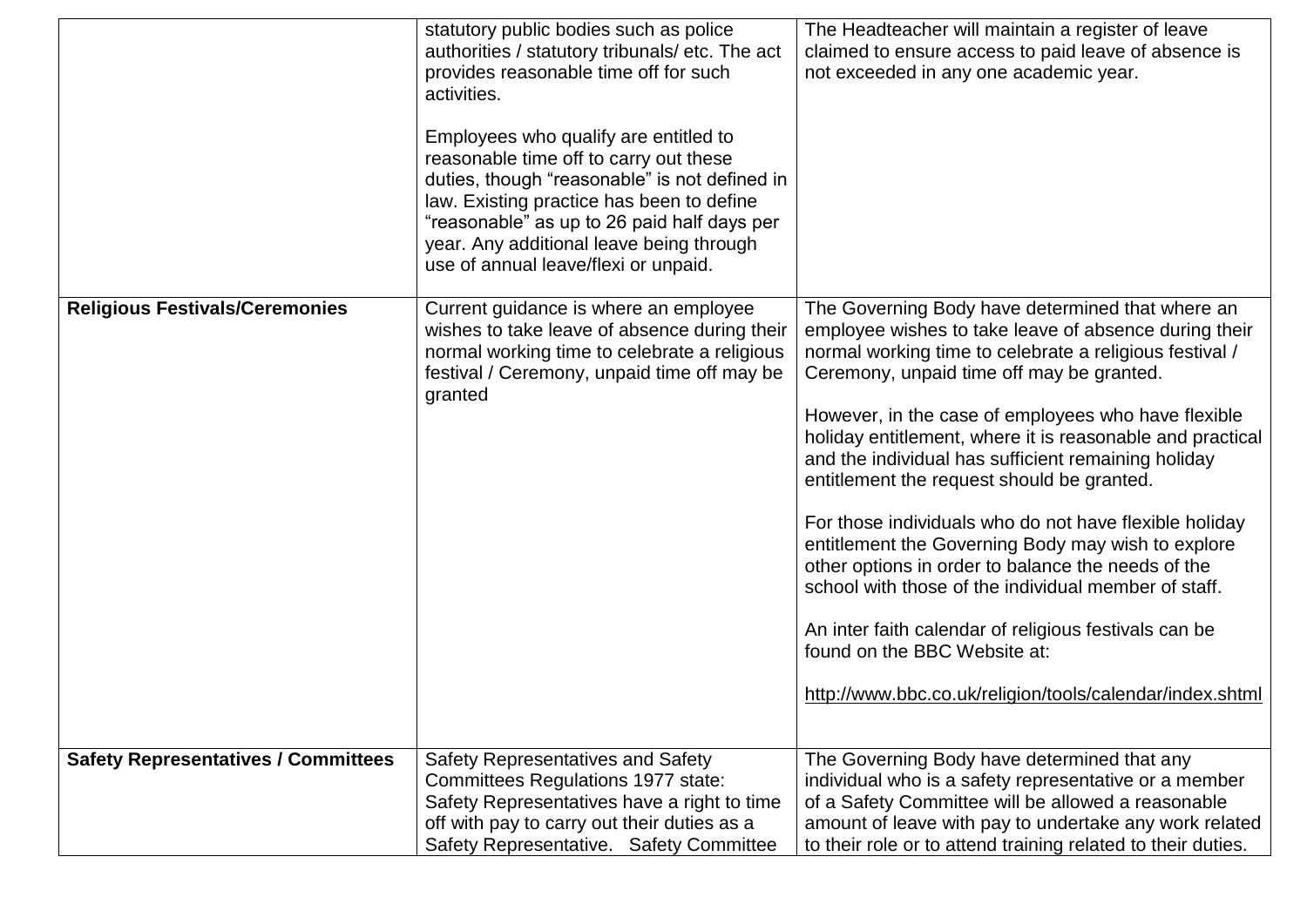|                                | Members have a right to time off with pay to                                                                                                                                                                                                                                                                                                                                                                                                                                                                                                                                                                                                                                                                                                                                                                                                                                                                                                                                                                                                                       |                                                                                                                                                                                                                                                                                                                                                                                                                                                                                                                                                                                                                                                                             |
|--------------------------------|--------------------------------------------------------------------------------------------------------------------------------------------------------------------------------------------------------------------------------------------------------------------------------------------------------------------------------------------------------------------------------------------------------------------------------------------------------------------------------------------------------------------------------------------------------------------------------------------------------------------------------------------------------------------------------------------------------------------------------------------------------------------------------------------------------------------------------------------------------------------------------------------------------------------------------------------------------------------------------------------------------------------------------------------------------------------|-----------------------------------------------------------------------------------------------------------------------------------------------------------------------------------------------------------------------------------------------------------------------------------------------------------------------------------------------------------------------------------------------------------------------------------------------------------------------------------------------------------------------------------------------------------------------------------------------------------------------------------------------------------------------------|
|                                | attend meetings of the Committee and<br>other activities.                                                                                                                                                                                                                                                                                                                                                                                                                                                                                                                                                                                                                                                                                                                                                                                                                                                                                                                                                                                                          | (see time off for Trade Union Duties for the agreed<br>protocol on facility time)                                                                                                                                                                                                                                                                                                                                                                                                                                                                                                                                                                                           |
| <b>Secondments</b>             | A secondment is defined as: the temporary<br>transfer of an employee to another service,<br>project or external organisation. It is<br>intended to provide development<br>opportunities.<br>Secondment is always a voluntary<br>agreement between the employer and an<br>employee. An employee cannot be forced<br>to undertake a secondment - neither can<br>they demand that the employer allow them<br>to undertake a secondment.<br>Secondments can be for durations of up to<br>12 months. Any extension beyond this will<br>require consultation with Human Resources<br>and any significant extension may require<br>the employee to relinquish their substantive<br>post.<br>A formal secondment agreement between<br>all parties should be completed prior to<br>commencement. . Please seek advice from<br>your Link HR Business Partner.<br>Employees may be "seconded" to another<br>service as part of a commissioning of<br>service provision or SLA. Where this is<br>proposed the school can obtain advice from<br>their Link HR Business Partner. | The Governing Body requires employees to place their<br>request for secondment to the Governing Body via the<br>Headteacher allowing appropriate time for<br>consideration of the request.<br>It is then at the discretion of the Governing Body to<br>decide whether a request be granted, taking into<br>account the following factors:<br>• The length of secondment requested by the<br>individual<br>Whether suitable arrangements can be put in place<br>$\bullet$<br>to ensure the work of the secondee can be carried<br>out satisfactorily in their absence.<br>Where approval is granted a formal secondment<br>agreement will be drawn up prior to commencement. |
| <b>Time off for Dependants</b> | Employees may take a reasonable amount                                                                                                                                                                                                                                                                                                                                                                                                                                                                                                                                                                                                                                                                                                                                                                                                                                                                                                                                                                                                                             | The Governing Body have determined that leave will be                                                                                                                                                                                                                                                                                                                                                                                                                                                                                                                                                                                                                       |
|                                | of time off work to deal with certain                                                                                                                                                                                                                                                                                                                                                                                                                                                                                                                                                                                                                                                                                                                                                                                                                                                                                                                                                                                                                              | paid.                                                                                                                                                                                                                                                                                                                                                                                                                                                                                                                                                                                                                                                                       |
|                                | unexpected or sudden emergencies                                                                                                                                                                                                                                                                                                                                                                                                                                                                                                                                                                                                                                                                                                                                                                                                                                                                                                                                                                                                                                   |                                                                                                                                                                                                                                                                                                                                                                                                                                                                                                                                                                                                                                                                             |
|                                | concerning a dependant.                                                                                                                                                                                                                                                                                                                                                                                                                                                                                                                                                                                                                                                                                                                                                                                                                                                                                                                                                                                                                                            | The amount of time off will vary according to the                                                                                                                                                                                                                                                                                                                                                                                                                                                                                                                                                                                                                           |
|                                | A dependent is a spouse, partner, child,                                                                                                                                                                                                                                                                                                                                                                                                                                                                                                                                                                                                                                                                                                                                                                                                                                                                                                                                                                                                                           | circumstances of the emergency, though in most cases                                                                                                                                                                                                                                                                                                                                                                                                                                                                                                                                                                                                                        |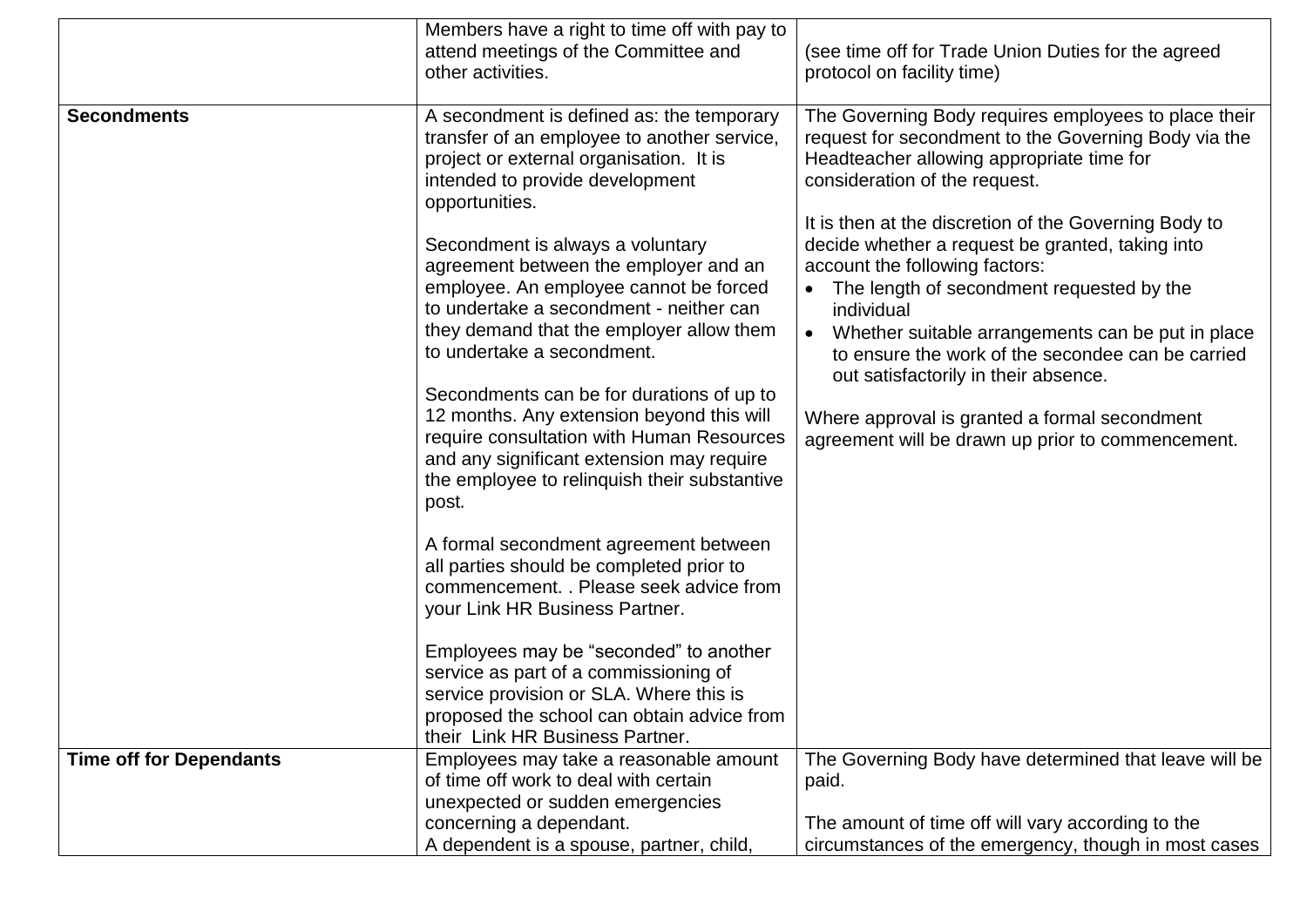|                                          | parent or other person who lives with the                           | one or two days should be sufficient to deal with a     |
|------------------------------------------|---------------------------------------------------------------------|---------------------------------------------------------|
|                                          | employee. It can also be someone who                                | problem.                                                |
|                                          | reasonable relies on the employee for care.                         |                                                         |
|                                          |                                                                     | The Governing Body have therefore agreed up to 2        |
|                                          | Examples of reasons for taking time off for                         | days paid leave in any rolling 12 month period.         |
|                                          | dependents include;                                                 |                                                         |
|                                          | When a dependent falls ill or is injured.                           | Any additional unpaid leave beyond these 2 days will    |
|                                          | When a dependent goes into labour                                   | only be granted in exceptional circumstances.           |
|                                          | When the individual needs to make                                   |                                                         |
|                                          | longer term care arrangements for a                                 |                                                         |
|                                          | dependent who is ill or injured                                     |                                                         |
|                                          | When the individual needs to deal with                              |                                                         |
|                                          | unexpected problems in dependent care                               |                                                         |
|                                          | arrangements                                                        |                                                         |
|                                          | Existing advice remains that employees do                           |                                                         |
|                                          | not have to complete a qualifying period in                         |                                                         |
|                                          | order to take time off for dependents.                              |                                                         |
| <b>Trade Union Duties and Activities</b> | Employees of an independent trade union                             | The Governing Body have determined to adhere to a       |
|                                          | are allowed reasonable time off to carry out                        | protocol arrangement with other schools within North    |
|                                          | certain duties. These rights are contained                          | Tyneside relating to trade union facility time. Any     |
|                                          | within various pieces of statutory legislation,                     | requests under this scheme should be made on the        |
|                                          | within terms/conditions of respective staff                         | approved application form enclosed with the protocol, a |
|                                          | groups, as well as advice contained within                          | copy of which can be obtained from the school office.   |
|                                          | ACAS code of Practice on such activities.                           |                                                         |
|                                          |                                                                     |                                                         |
|                                          | Examples will include:<br>(a) a member of the national executive or |                                                         |
|                                          | other national committee                                            |                                                         |
|                                          | (b) a local officer of such an organisation                         |                                                         |
|                                          | whose necessary official organisation                               |                                                         |
|                                          | duties are effectively at local authority                           |                                                         |
|                                          | level (i.e. Steward/learning                                        |                                                         |
|                                          | representative)                                                     |                                                         |
|                                          | (c) a local officer whose duties are at the                         |                                                         |
|                                          | lower level of an association within the                            |                                                         |
|                                          | area of the main unit of local                                      |                                                         |
|                                          | organisations                                                       |                                                         |
|                                          | (d) a school representative whose duties                            |                                                         |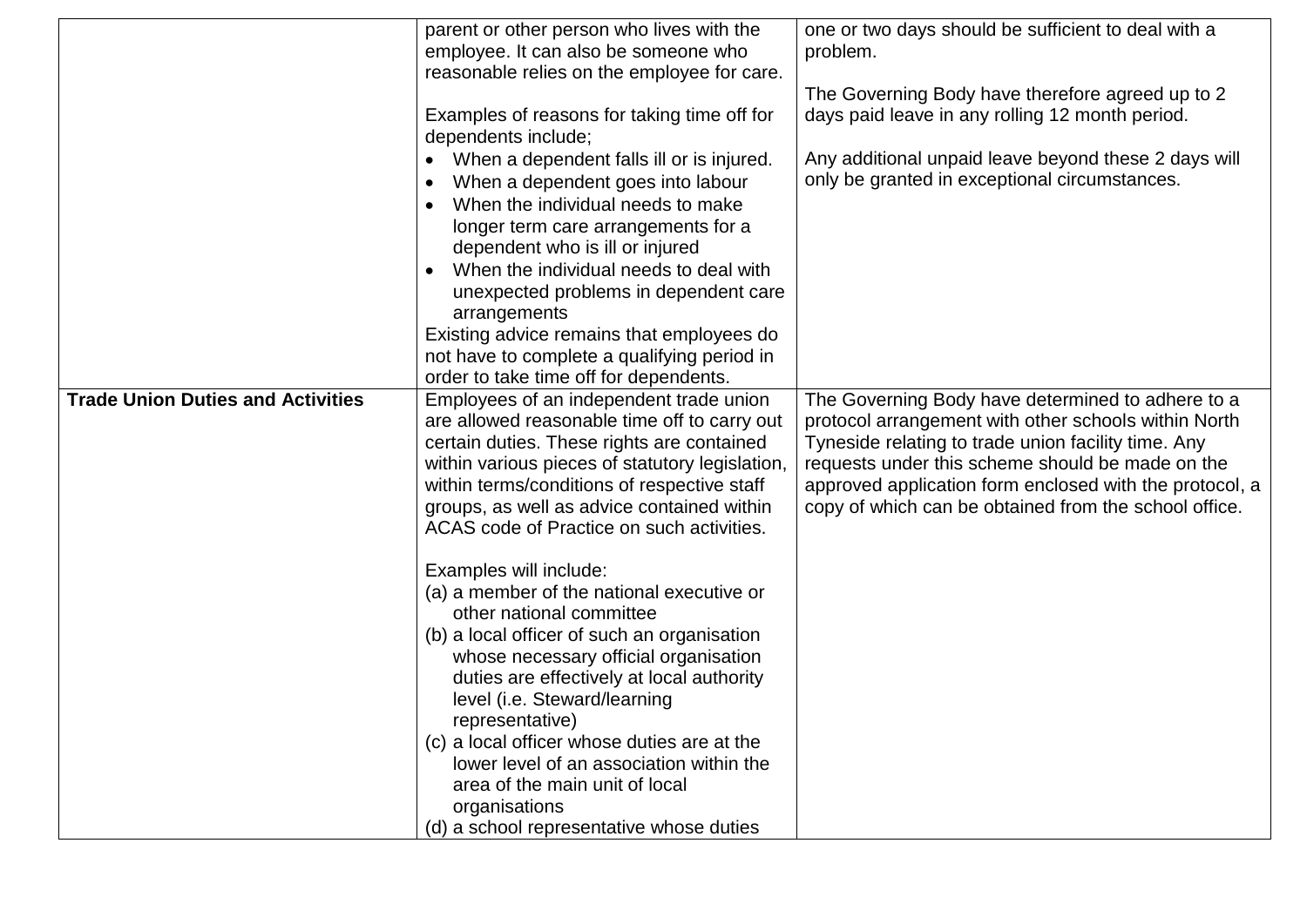|                 | will be limited to activities which are part<br>of his/her duties for the organisation and<br>its members within the school in which<br>he/she is employed<br>Schools within North Tyneside have jointly<br>agreed to follow a protocol relating to time<br>off for Trade Union Duties.<br>up to 195 days support to the NUT and<br><b>NASUWT</b><br>Up to 90 days support to ATL, NAHT,                                                                                                                                                                                                                                                                                          |                                                                                                                                                                                                                                                                                                                                                                                                                                                                                                                                                                                                                                                                                                                                                                                                 |
|-----------------|-----------------------------------------------------------------------------------------------------------------------------------------------------------------------------------------------------------------------------------------------------------------------------------------------------------------------------------------------------------------------------------------------------------------------------------------------------------------------------------------------------------------------------------------------------------------------------------------------------------------------------------------------------------------------------------|-------------------------------------------------------------------------------------------------------------------------------------------------------------------------------------------------------------------------------------------------------------------------------------------------------------------------------------------------------------------------------------------------------------------------------------------------------------------------------------------------------------------------------------------------------------------------------------------------------------------------------------------------------------------------------------------------------------------------------------------------------------------------------------------------|
|                 | and ASCL.<br>Up to 50 days per annum for local<br>representatives of UNISON and GMB.                                                                                                                                                                                                                                                                                                                                                                                                                                                                                                                                                                                              |                                                                                                                                                                                                                                                                                                                                                                                                                                                                                                                                                                                                                                                                                                                                                                                                 |
|                 | A revised claim form is also now in<br>operation for claiming against the above<br>facility time.                                                                                                                                                                                                                                                                                                                                                                                                                                                                                                                                                                                 |                                                                                                                                                                                                                                                                                                                                                                                                                                                                                                                                                                                                                                                                                                                                                                                                 |
| <b>Training</b> | Employees have a statutory right to request<br>time off for training under the ASCL Act<br>2009. The training can be accredited -<br>leading to the award of a recognised<br>qualification or unaccredited – helping the<br>employee to develop specific skills relevant<br>to their job, workplace or business.<br>Employees can request to undertake any<br>training they think will improve both their<br>and the employer's business performance.<br>There is no limit on the amount of time off<br>employees can request, and the employer<br>is not obliged to pay for the training, or pay<br>the employee for the time spent training,<br>although it can choose to do so | The Governing Body is supportive of employees taking<br>time off to develop specific skills relevant to their role<br>within school. We would therefore encourage<br>employees to request to undertake any training they<br>think will improve both their and the school<br>performance.<br>Requests should normally be made as part of the<br>schools staff appraisal arrangements, but where this is<br>not appropriate employees should consult the<br>Headteacher for an initial discussion.<br>Reasonable time off for training will be granted on a<br>case by case basis. Where leave is granted any<br>decision on this being paid or unpaid will be linked to<br>relevancy of job role within school. In coming to a<br>decision consistency must be ensured amongst all<br>employees. |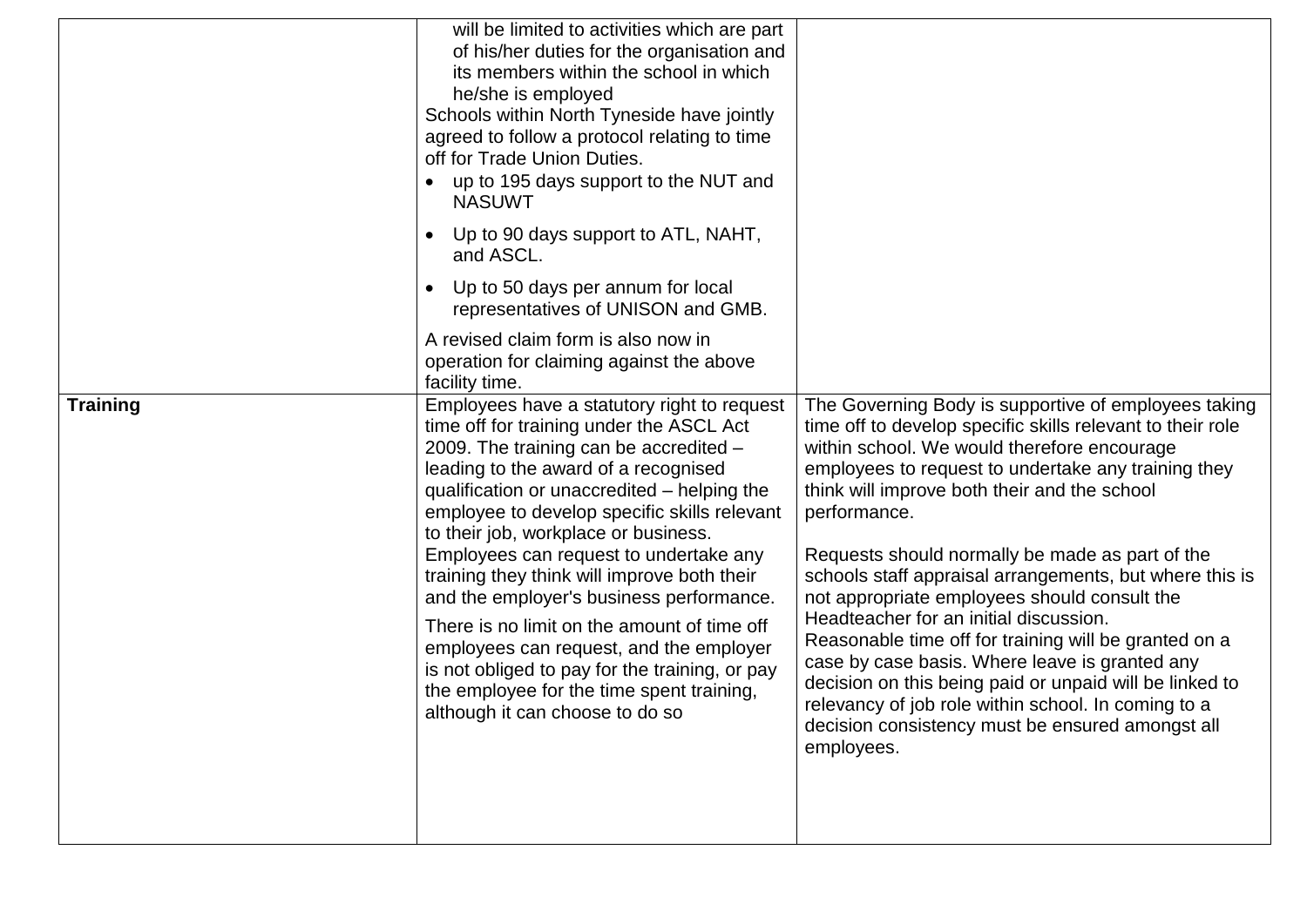| <b>Union Learning Representatives (see</b><br>time off for TU activities) | The Role of Union Learning<br>Representatives (ULR's) is established in<br>statute, the function of which includes:<br>• analysing learning or training needs<br>• providing information and advice about<br>learning or training matters<br>• arranging learning or training<br>• promoting the value of learning or training<br>• consulting the employer about carrying on<br>any such activities<br>• preparation to carry out any of the above<br>activities<br>• undergoing relevant training.                                                   | The Governing Body are supportive of the role of<br>ULR's in encouraging learning amongst employees<br>within school. Appropriate paid leave of absence can<br>be accessed by accredited ULR's as part of the agreed<br>protocol on Trade Union Duties & Activities.                                                                                                  |
|---------------------------------------------------------------------------|--------------------------------------------------------------------------------------------------------------------------------------------------------------------------------------------------------------------------------------------------------------------------------------------------------------------------------------------------------------------------------------------------------------------------------------------------------------------------------------------------------------------------------------------------------|-----------------------------------------------------------------------------------------------------------------------------------------------------------------------------------------------------------------------------------------------------------------------------------------------------------------------------------------------------------------------|
| <b>Voluntary Reserve Forces</b>                                           | If mobilisation should occur, an employee,<br>who is a Reservist, may be called into full<br>time service with the Regular Forces in<br>order to make them available for military<br>operations.<br>In the case of:                                                                                                                                                                                                                                                                                                                                    | The Governing Body have determined that in the case<br>of compulsory mobilisation, the employee must present<br>the documentation provided to them by the Ministry of<br>Defence, to the Headteacher. The Headteacher should<br>then make contact with the School Link HR Business<br>Partner so that arrangements can be made to comply<br>with the call out notice. |
|                                                                           | <b>Voluntary mobilisation:</b><br>The employee involved will notify the<br>school and consent is required from the<br>school.<br><b>Compulsory mobilisation:</b><br>The individual will be issued with the<br>following documentation from the Ministry<br>of Defence;<br>Notice of call out<br>Conditions of service booklet for<br>personnel called out of mobilisation<br>Compulsory call-out explanatory notes<br>$\bullet$<br>and additional reporting instructions<br>Documentation for their employer;<br>namely a 'call-out of a member of the | Any career break approved for the purpose of voluntary<br>reserve forces leave must be ratified through the<br>Governing Body.<br>The Headteacher should notify the individual as soon<br>as possible of their revised annual leave entitlement.                                                                                                                      |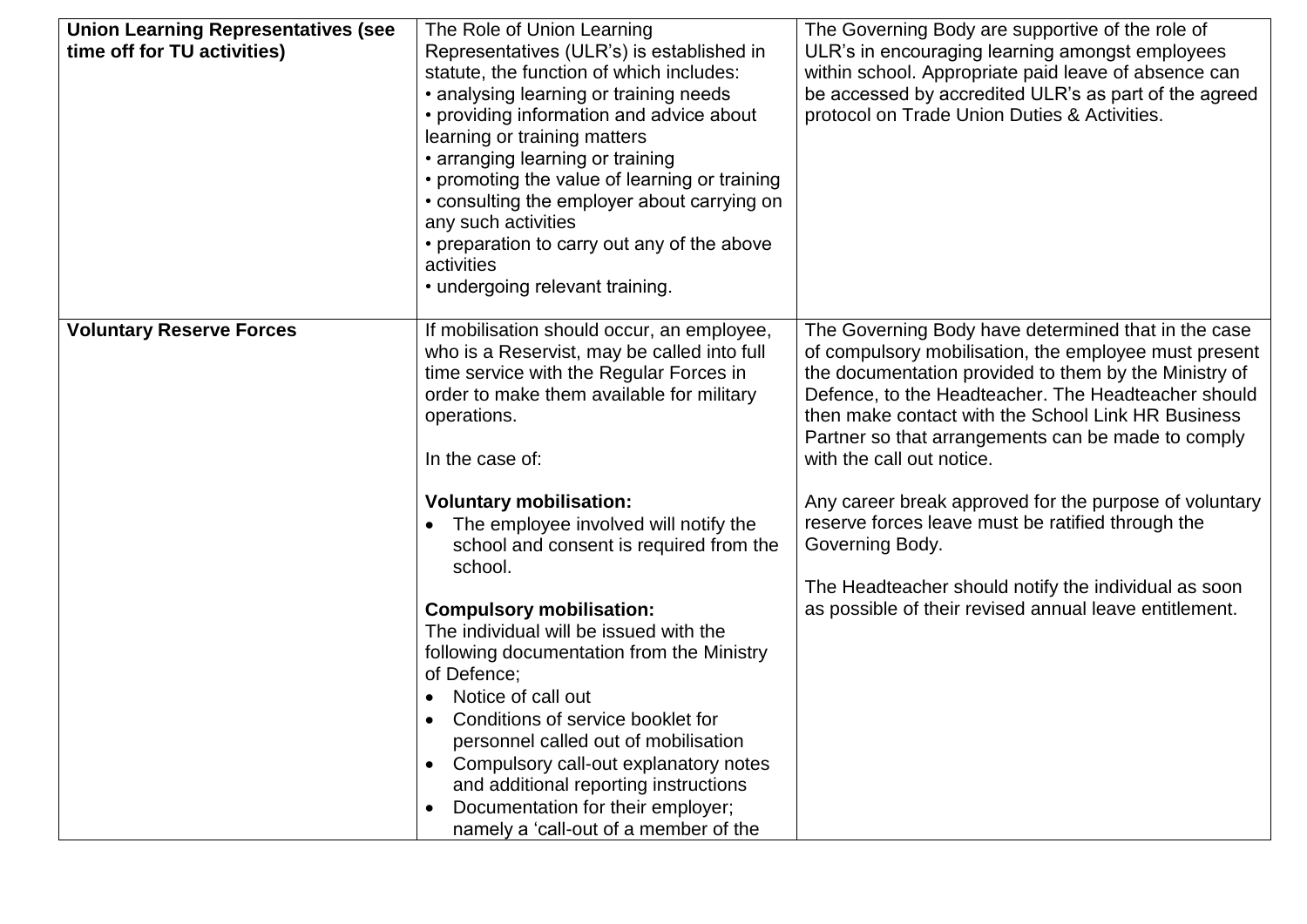|                                  | Territorial Army or regular reserve'                                                                                                                                                                                                                                                                                                                                                                                                 |                                                                                                |
|----------------------------------|--------------------------------------------------------------------------------------------------------------------------------------------------------------------------------------------------------------------------------------------------------------------------------------------------------------------------------------------------------------------------------------------------------------------------------------|------------------------------------------------------------------------------------------------|
|                                  |                                                                                                                                                                                                                                                                                                                                                                                                                                      |                                                                                                |
|                                  | notice.                                                                                                                                                                                                                                                                                                                                                                                                                              |                                                                                                |
|                                  | The Reserve Forces (Safeguard of<br>Employment) Act 1985 provides protection<br>for a Reservist by making it unlawful for an<br>employer to terminate their employment<br>without their consent because they have a<br>liability to be mobilised. It is advised that the<br>Reservist is permitted leave of absence<br>and, on their return, they are reinstated to<br>their former post or offered a suitable,<br>alternative post. |                                                                                                |
|                                  | The employee will be given a career break<br>of a suitable length as agreed by the<br>Governing Body. The career break will not<br>interrupt the employee's continuous local<br>government service.                                                                                                                                                                                                                                  |                                                                                                |
|                                  | The individual will not accrue annual leave<br>entitlement during the career break.                                                                                                                                                                                                                                                                                                                                                  |                                                                                                |
|                                  | Pension payments will be suspended for<br>the duration of the career break but must be<br>paid in full by both the employee and<br>employer at the end of the career break.                                                                                                                                                                                                                                                          |                                                                                                |
|                                  | See website - www.sabre.mod.uk                                                                                                                                                                                                                                                                                                                                                                                                       |                                                                                                |
|                                  |                                                                                                                                                                                                                                                                                                                                                                                                                                      |                                                                                                |
| <b>Wedding/Civil Partnership</b> | There are no legislative / nationally<br>negotiated or collective arrangements<br>relating to time off to attend a wedding or                                                                                                                                                                                                                                                                                                        | Employees are expected to arrange their own<br>wedding/civil partnership outside of term time. |
|                                  | Civil Partnerships. Employees are therefore                                                                                                                                                                                                                                                                                                                                                                                          | The Governing Body have determined that leave to                                               |
|                                  | expected to ensure that their own wedding                                                                                                                                                                                                                                                                                                                                                                                            | attend their own Wedding/Civil Partnership will be                                             |
|                                  | arrangements are organised outside of                                                                                                                                                                                                                                                                                                                                                                                                | unpaid.                                                                                        |
|                                  |                                                                                                                                                                                                                                                                                                                                                                                                                                      |                                                                                                |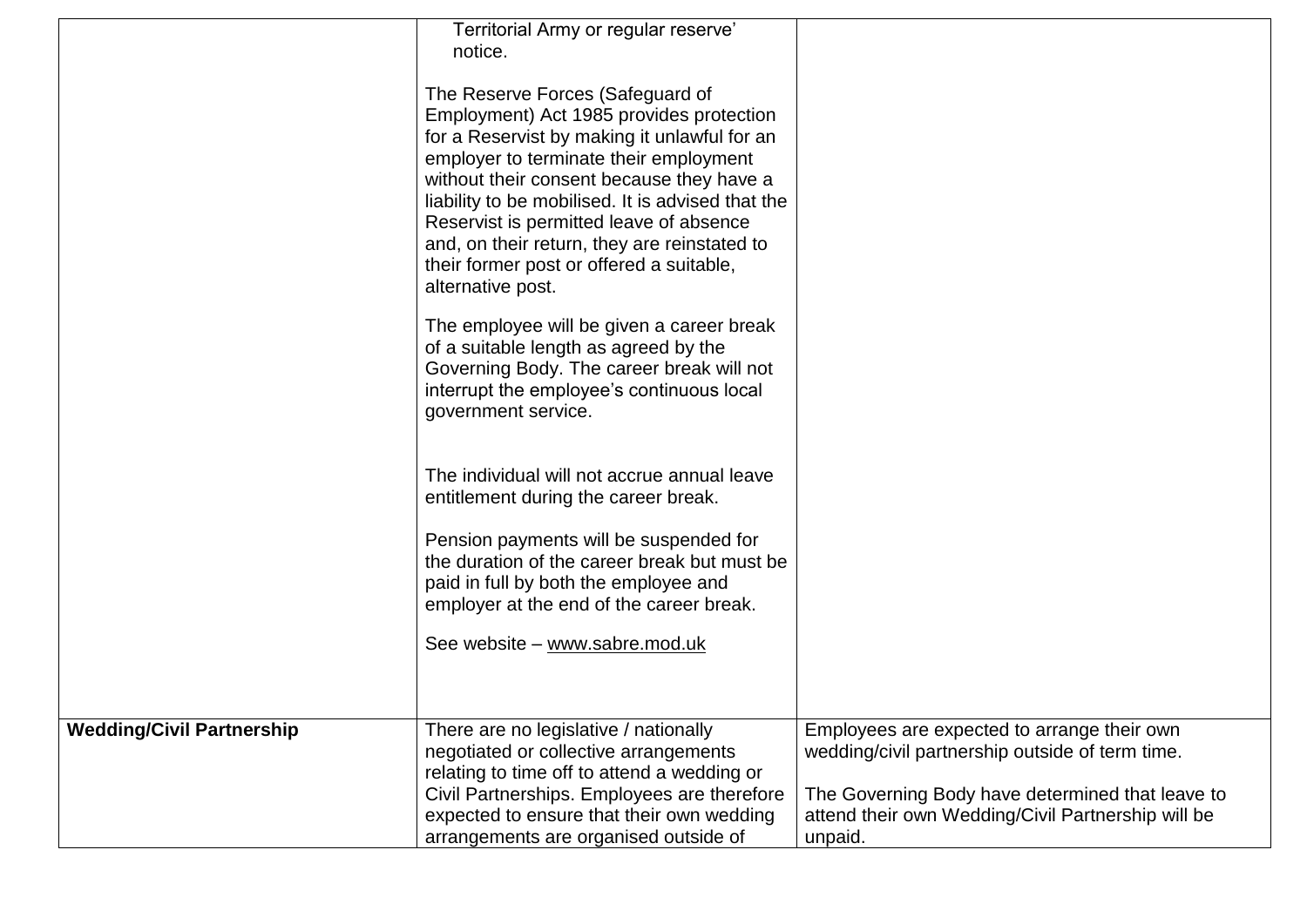|                                             | school time. | Any requests for attendance at another person's<br>wedding/Civil Partnership will be dealt with under<br>holidays outside the normal or fixed leave periods<br>section of this guidance.                                                                                                  |
|---------------------------------------------|--------------|-------------------------------------------------------------------------------------------------------------------------------------------------------------------------------------------------------------------------------------------------------------------------------------------|
| Additional requests for leave of<br>absence |              | The Governing Body have determined the<br>following relating to time off for additional<br>reasons. This section of the policy will be added<br>to each time a new reason for leave is granted<br>ensure consistency of approach with<br>employees leave requests.                        |
|                                             |              | Appointments for any personal reasons should<br>only be made outside of working hours. If<br>unavoidable these may be made during working<br>hours with the prior agreement of SLT. These<br>should be at the start of near to the end of the<br>school day. Such time off will be unpaid |
|                                             |              | Relative/Friend Wedding/Civil partnership - 1<br>day unpaid leave                                                                                                                                                                                                                         |
|                                             |              | If a member of staff has been asked to carry out<br>a school specific project that requires additional<br>hours of work, these hours can be banked and<br>taken as lieu at a later date(s) by mutual<br>agreement.                                                                        |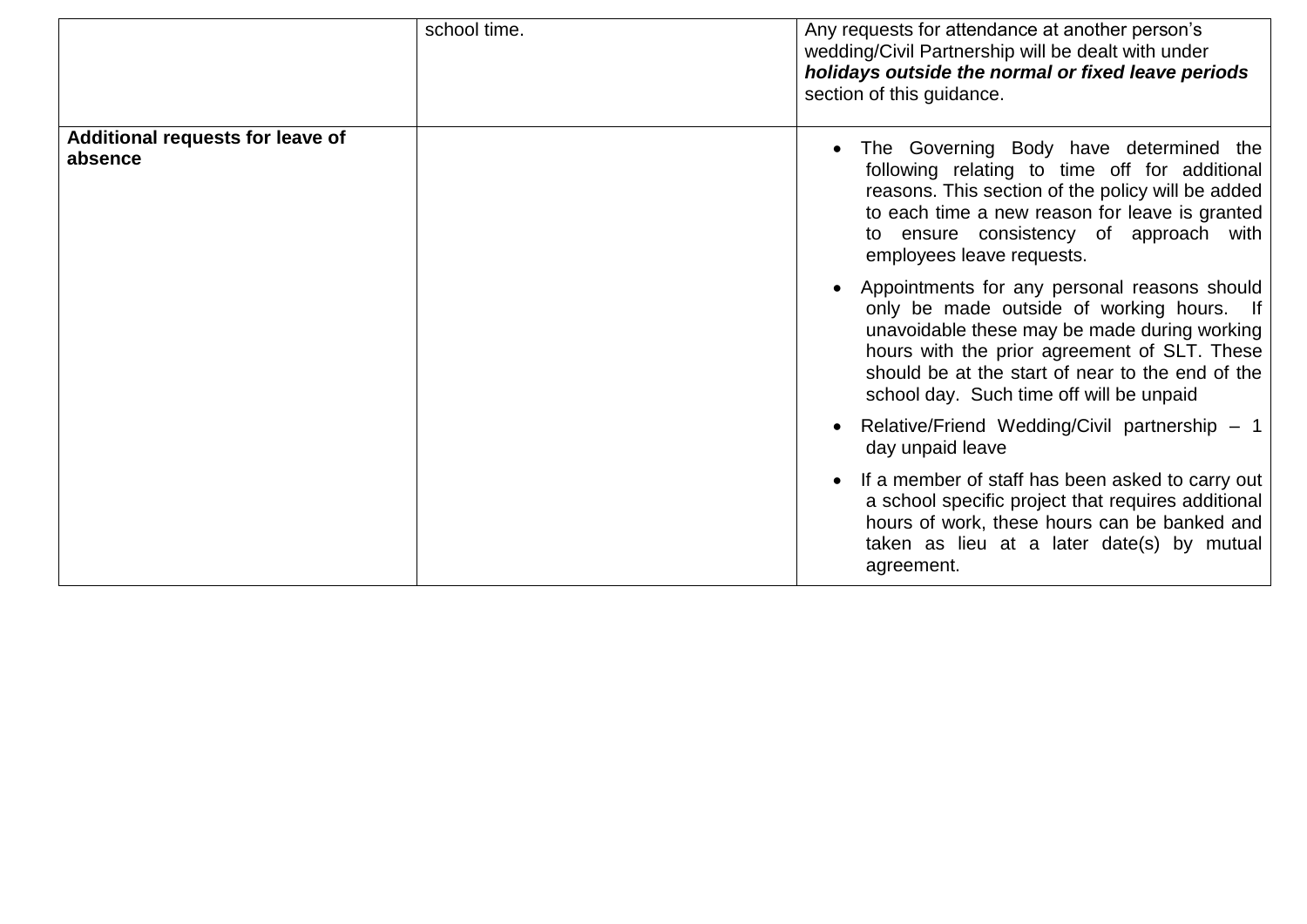## **Jury Service Guidance**

#### Governing Body of Woodlawn School

When an employee undertakes jury service, the following procedure takes place:

- 1. A 'Jury Service Pack' is sent directly to the employee at their home address from the Courts. This includes all the relevant forms they need to complete in relation to the jury service and claiming for expenses.
- 2. In this pack, there is a form enclosed called 'Certificate for loss of earnings or benefits form'. This form should be completed prior to attending the jury Service and, via the headteacher, sent to Employee Services, Quadrant East, Second Floor (right), Silverlink North, Cobalt Business Park, North Tyneside, NE27 0BY
- 3. Once the employee has attended jury service, they will receive a 'Remittance Advice' which shows the costs incurred and the expected loss of earnings: the appropriate adjustments are then made to their pay. This information should also be forwarded, via the headteacher, to Employee Services, Quadrant East, Second Floor (right), Silverlink North, Cobalt Business Park, North Tyneside, NE27 0BY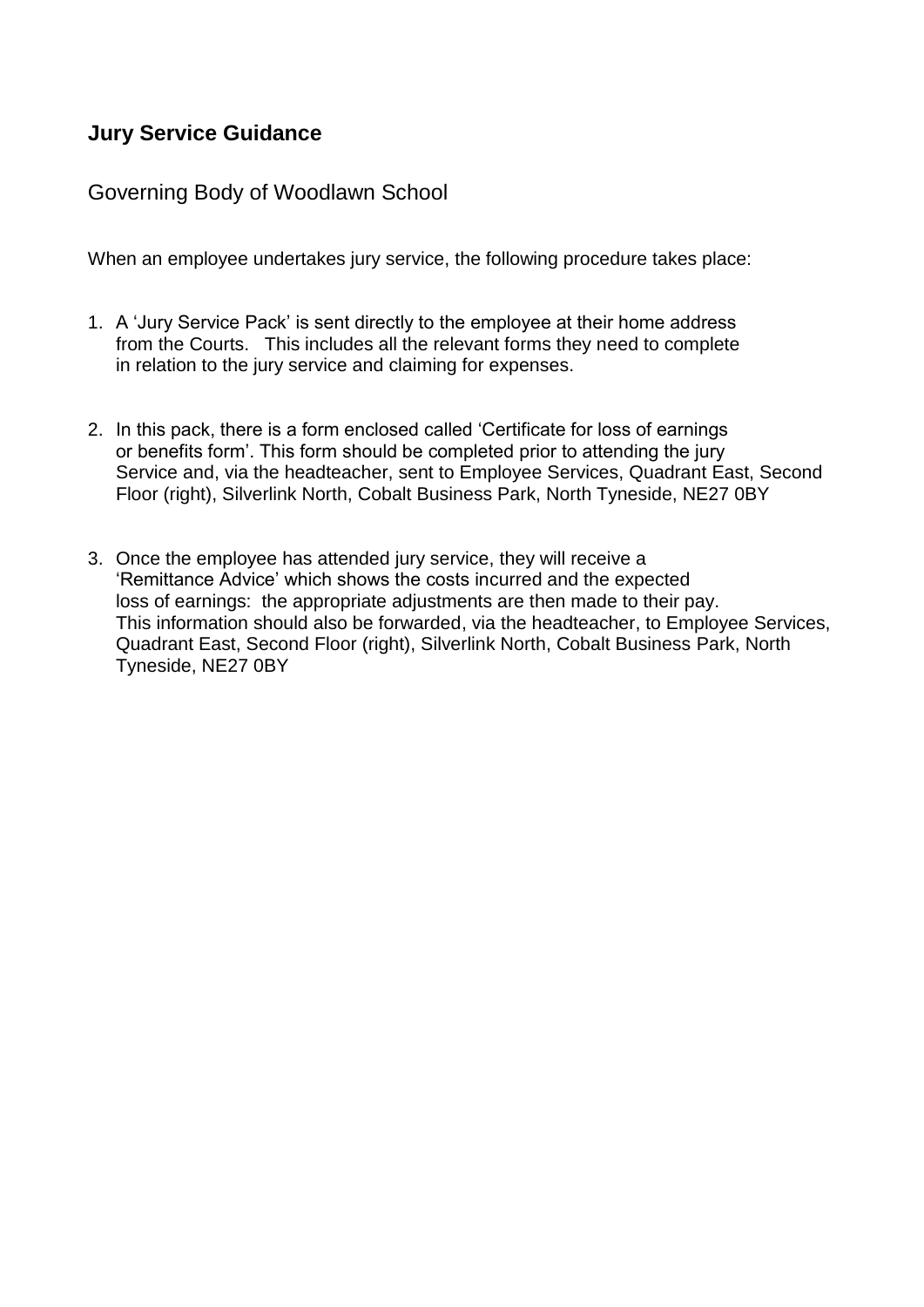# **Maternity/Adoption Support Leave Application Form**

Governing Body of Woodlawn School

| Surname:                                   | Forename(s):                      |
|--------------------------------------------|-----------------------------------|
|                                            |                                   |
| Home Address:                              |                                   |
| Post held at school:                       | Employee No:                      |
| Working pattern days/hrs:                  |                                   |
| Relationship to mother/adopter:            |                                   |
| Expected date of birth/placement of child: | Date of birth/placement of child: |
| Please list supporting evidence provided   |                                   |

#### **Period of leave requested (Employees are entitled to up to five days paid leave, pro rata if part time)**

| <b>Inclusive dates</b><br>(please state am/pm if appropriate) |    | <b>Number of working days</b> |
|---------------------------------------------------------------|----|-------------------------------|
| From                                                          | ⊤о |                               |
|                                                               |    |                               |
|                                                               |    |                               |
|                                                               |    |                               |

Signature……………………………………….. Date…………………………

|  |  |  |  | Date |
|--|--|--|--|------|
|--|--|--|--|------|

Please forward this form to your line manager/ Headteacher for approval

Line manager decision - Approve / Decline

Signed ……………………………………………..

Date …………………………………………………

**Approved requests should be forwarded for processing to Employee Services, Quadrant, The Silverlink North, Cobalt Business Park, North Tyneside, NE27 0BY**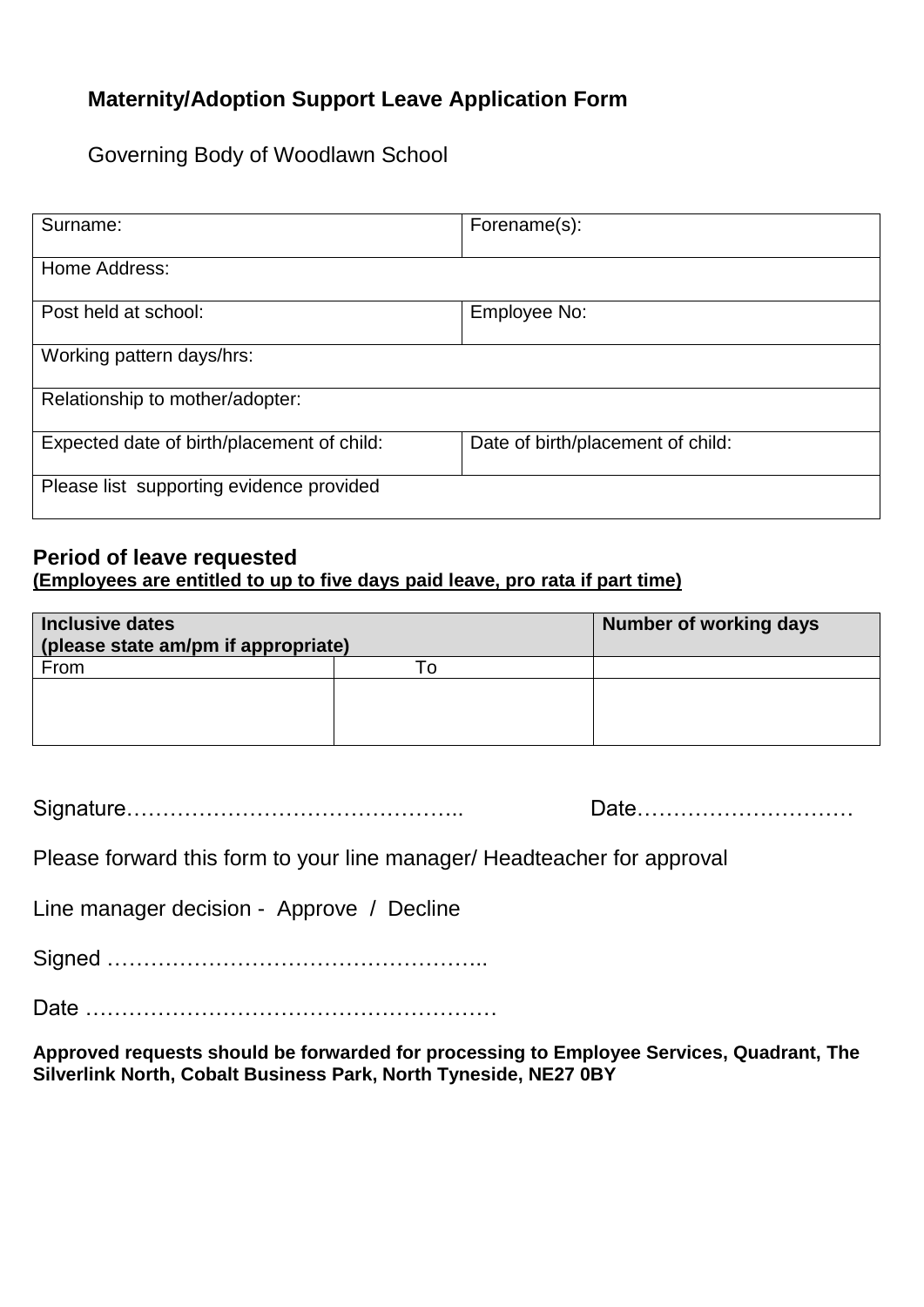# **Parental Leave Guidance & Application Form**

Parental leave is unpaid. Eligible employees can take this unpaid leave to spend more time with their children.

You're entitled to 18 weeks' leave for each child and adopted child, up to their 18th birthday.

- The limit on how much parental leave each parent can take in a year is 4 weeks for each child.
- You must take parental leave as whole weeks (eg 1 week or 2 weeks) rather than individual days, unless your child is disabled.
- You don't have to take all the leave at once.
- A 'week' equals the length of time an employee normally works over 7 days.

Employees qualify if all of these apply:

- they've been with the employer for more than a year
- they're named on the child's birth or adoption certificate
- they have or expect to have parental responsibility
- they're not self-employed or a 'worker', eg an agency worker or contractor
- they're not a foster parent (unless they've secured parental responsibility through the courts)
- $\cdot$  the child is under 18

An employee is required to provide at least 21days notice of the dates on which they wish their leave to start and end. Notice should be at least twice that of the intended amount of leave to be taken e.g. eight weeks notice for four weeks leave.

Employers can ask for proof (like a birth certificate).

Please note that if a period of parental leave is taken following maternity/adoption leave, this does not count towards the required return to work.

You should speak to the Headteacher regarding making an application for parental leave, and use the application form.

Leave can't be postponed (delayed) if:

- the employer doesn't have a 'significant reason', eg it would cause serious disruption to the business
- it's being taken immediately after the birth or adoption of a child
- it means an employee would no longer qualify for parental leave, eg postponing it until after the child's 18th birthday

If it's postponed, the employer:

- must write explaining why within 7 days of the original request
- suggest a new start date this must be within 6 months of the requested start date
- can't change the amount of leave being requested